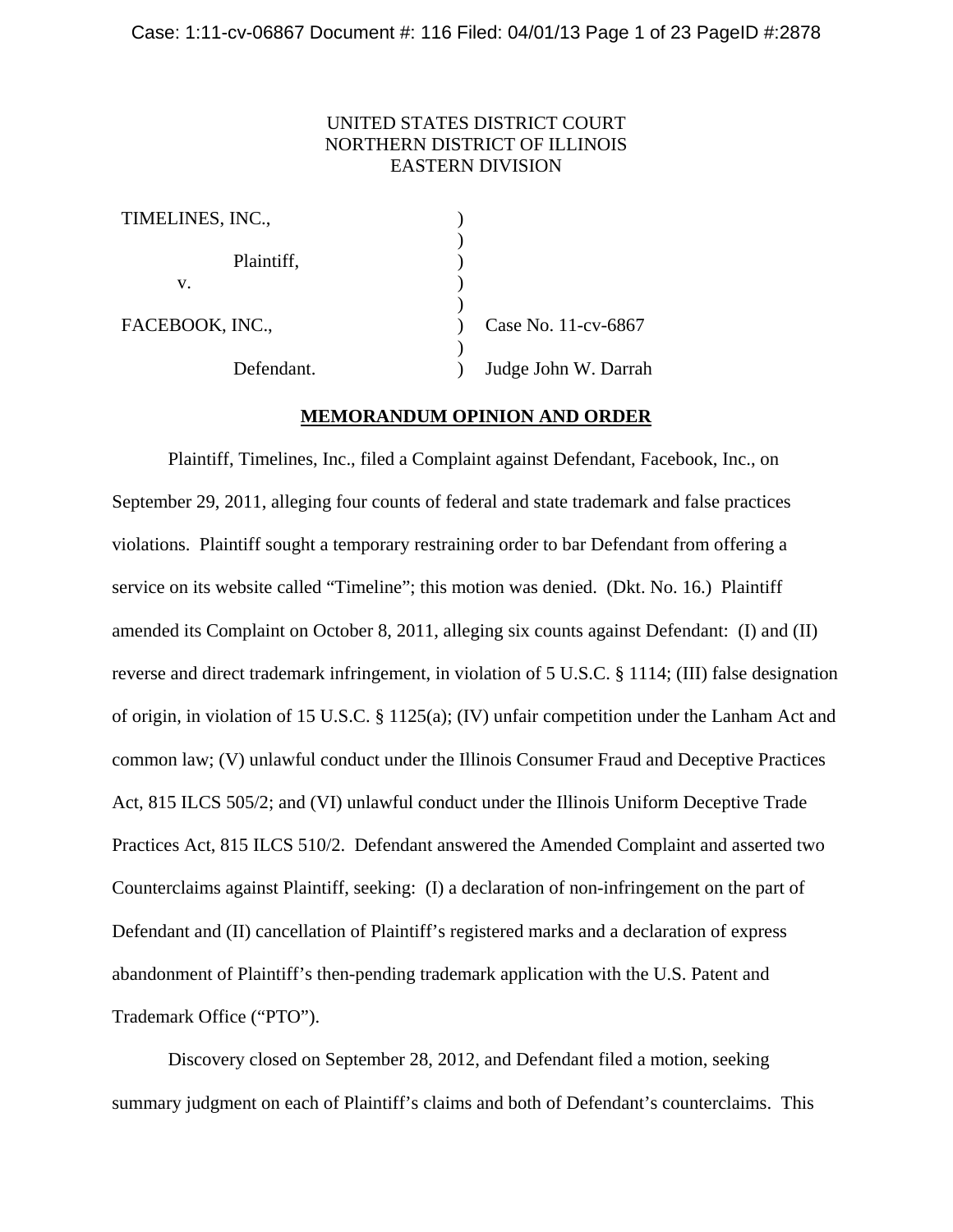motion has been fully briefed and is ripe for ruling. The case is set to proceed to trial before a jury on April 22, 2013.

## **BACKGROUND**

Local Rule 56.1(a)(3) requires a party moving for summary judgment to provide "a statement of material facts as to which the moving party contends there is no genuine issue . . . ." Local Rule 56.1(b)(3) requires the nonmoving party to admit or deny each factual statement proffered by the moving party and concisely designate any material facts that establish a genuine dispute for trial. *See Schrott v. Bristol-Myers Squibb Co.*, 403 F.3d 940, 944 (7th Cir. 2005). A litigant's failure to dispute the facts set forth in an opponent's statement in the manner dictated by Local Rule 56.1 results in those facts' being deemed admitted for purposes of summary judgment. *Smith v. Lamz*, 321 F.3d 680, 683 (7th Cir. 2003). Local Rule 56.1(b)(3)(C) further permits the non-movant to submit additional statements of material facts that "require the denial of summary judgment . . . ."

To the extent that a response to a statement of material fact provides only extraneous or argumentative information, this response will not constitute a proper denial of the fact, and the fact is admitted. *See Graziano v. Village of Oak Park*, 401 F. Supp. 2d 918, 937 (N.D. Ill. 2005). Similarly, to the extent that a statement of fact contains a legal conclusion or otherwise unsupported statement, including a fact which relies upon inadmissible hearsay, such a fact is disregarded. *Eisenstadt v. Centel Corp.*, 113 F.3d 738, 742 (7th Cir. 1997).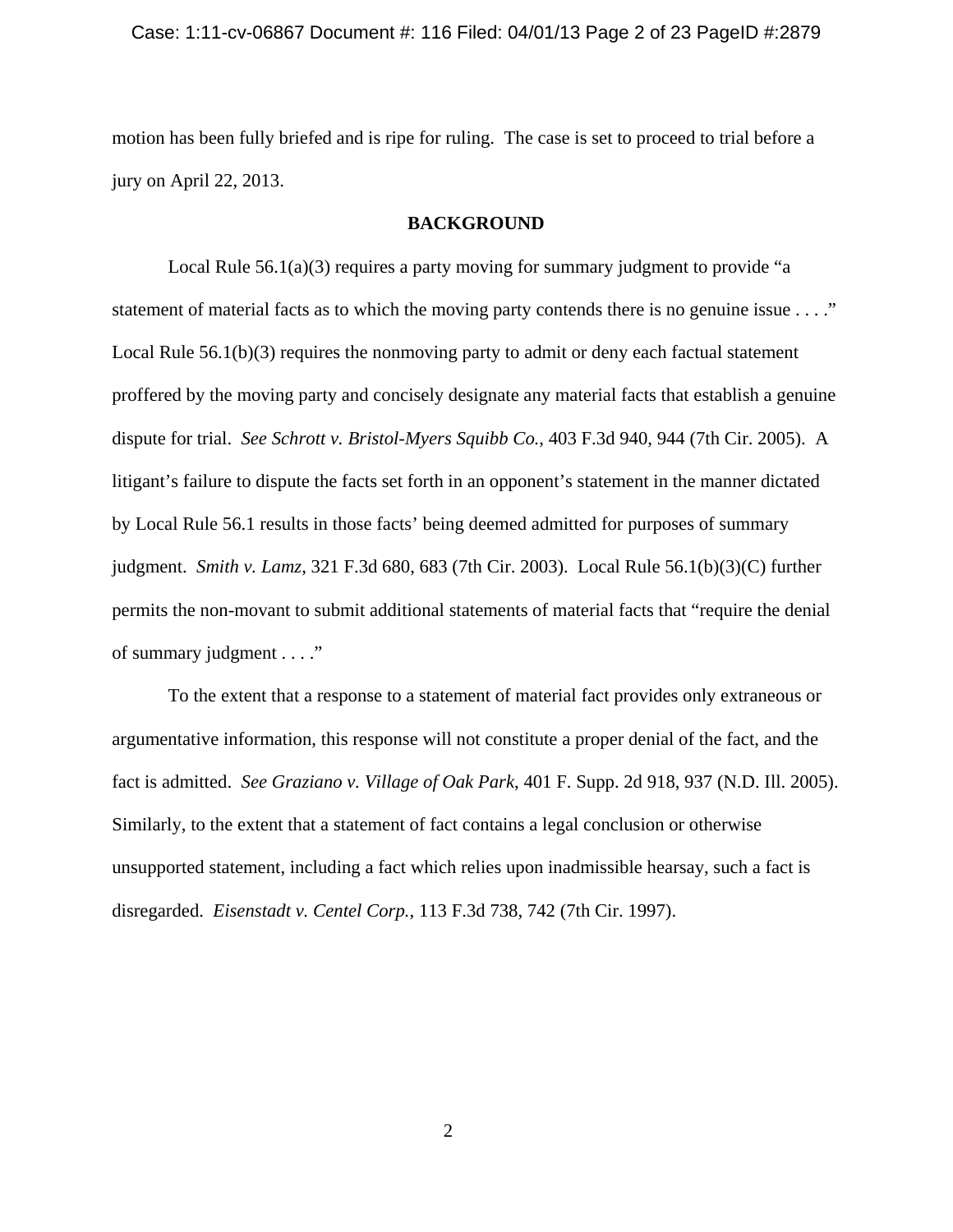The following facts<sup>1</sup> are taken from the parties' statements of undisputed material facts submitted in accordance with Local Rule  $56.1$ .<sup>2</sup> Defendant is a corporation organized under the laws of the State of Delaware, with its principal place of business in Menlo Park, California. (Def.'s SOF ¶ 1.) Plaintiff, also a Delaware corporation, has its principal place of business in Chicago, Illinois. (*Id.* ¶ 2.) Subject matter jurisdiction is proper pursuant to the Lanham Act, 15 U.S.C. § 1121, and 28 U.S.C. §§ 1331 and 1338, with proper supplemental jurisdiction over the state law claims under 28 U.S.C. § 1267(a). (*Id.* ¶ 3.) Defendant concedes personal jurisdiction is also proper in this District, and the parties agree venue is proper in this district pursuant to 28 U.S.C. § 1391(b). (*Id.* ¶¶ 3-4.)

# *Plaintiff's Goods and Services*

Plaintiff was founded in January 2007. (Pl.'s SOF ¶ 1.) Plaintiff launched its website, Timelines.com, in April 2009. (Def.'s SOF ¶ 7.) Plaintiff operates two websites, Timelines.com and LifeSnapz.com; two applications, "Photogram" and "Disaster of the Day"; and an application services provider called "Timelines SE," which has a graphical timeline. (Pl.'s SOF  $\P(2, 23.)$ 

Through Timelines.com, a user "can record the details of events, connect them in space and through time to other related events, and contribute to a better collective understanding of

<sup>&</sup>lt;u>1</u> <sup>1</sup> Admitted Statements of Material Facts by Defendant are designated as "Def.'s SOF," with the corresponding paragraph referenced; Plaintiff's Additional Admitted Statements of Material Facts are designated as "Pl.'s SOF," with the corresponding paragraph referenced.

 $2$  Plaintiff's motion to file statements of additional facts beyond the forty permitted by Local Rule 56.1(b)(3)(C) was granted *nunc pro tunc* on February 28, 2013.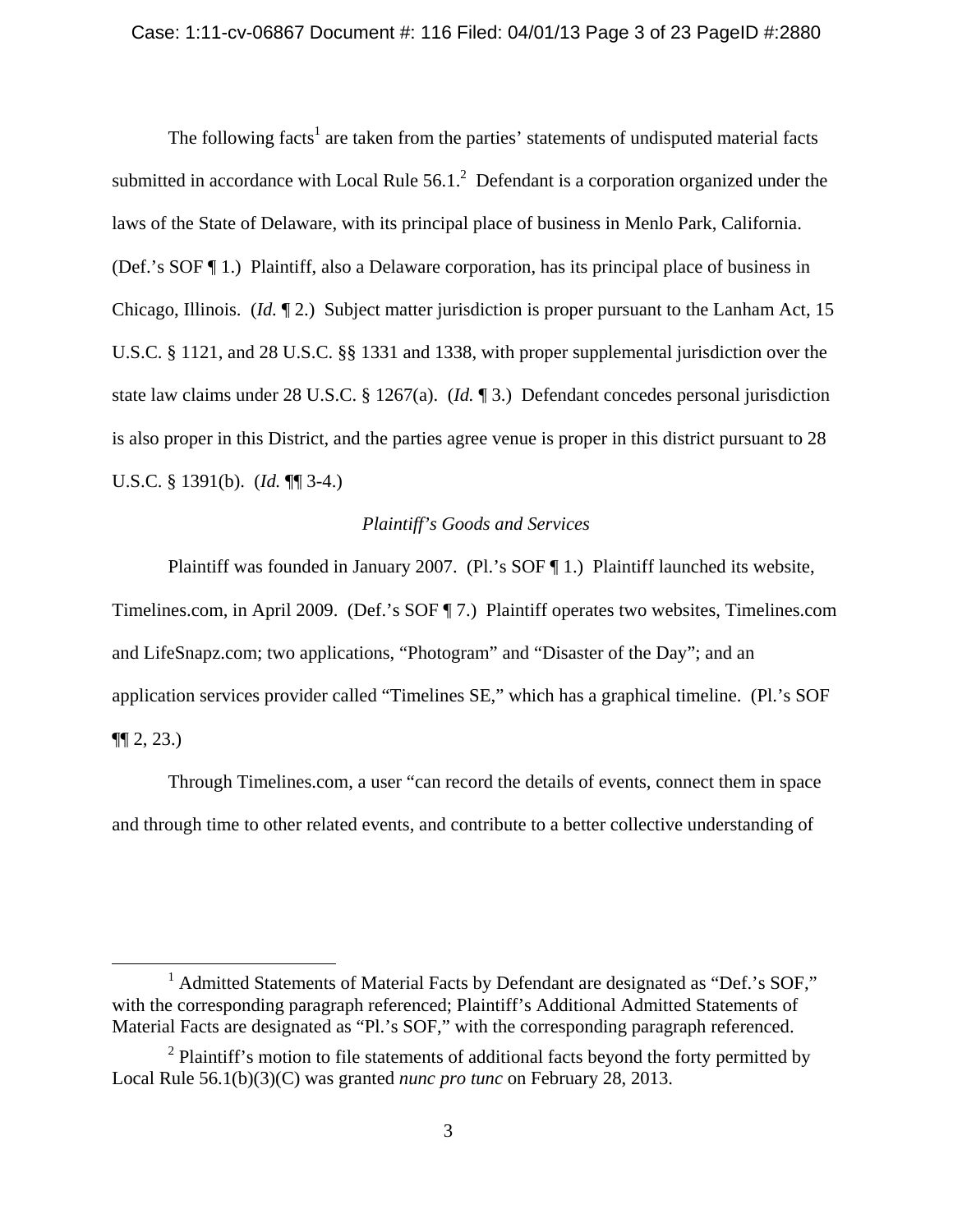what occurred at a particular place and time." (Def.'s SOF  $\P$  5.)<sup>3</sup> Timelines.com uses "timelines, maps and lists to enable unique ways for readers to explore and learn about topics." (*Id.*  $\P$  6.) Anyone can access and post content to Timelines.com by creating a user account. (Pl.'s SOF ¶ 3.) A Timelines.com user can record a personal or historic event, such as a child's birthday party or a presidential inauguration. (*Id.* ¶ 4.) Then, other users can add additional or new content for that event. (*Id.*) For example, USER A, a student, accesses Timelines.com and posts information about the American Civil War; thereafter, USER B, a professor with no relation to USER A, may also access the website and post additional information about the Civil War. *(Id.)* Plaintiff's total sales during the past three years are approximately \$87,000. *(Def.*'s SOF ¶ 46.) Timelines.com has 1,209 registered users. (*Id.* ¶ 47.) In 2011 and 2012, Timelines.com averaged approximately 94,000 visitors per month. (Pl.'s SOF ¶ 15.)

Plaintiff also offers services through another website, Lifesnapz.com, which is aimed at families, to allow them to share and record events with those designated people with whom they would like to share. (Pl.'s SOF ¶ 5.) On its "About Us" webpage, Plaintiff explains that "LifeSnapz is a free, easy and secure way for people to record and organize important events, milestones and memories in their lives. Users of LifeSnapz can contribute text, photos, and video to describe these events, share them with self-designated groups (like family members,

 $\frac{1}{3}$ <sup>3</sup> Plaintiff objects to the admission of statements from its own website, Timelines.com, asserting that the statements have not been properly authenticated. However, Federal Rule of Evidence 901 governs the authentication of evidence and provides that the requirement of authentication "is satisfied by evidence sufficient to support a finding that the matter in question is what its proponent claims." Fed. R. Evid. 901(a). Defendant's affidavit is sufficient to support a finding of authentication; and, at the time of the writing of this opinion, it is apparent that the content still exists online as Defendant describes.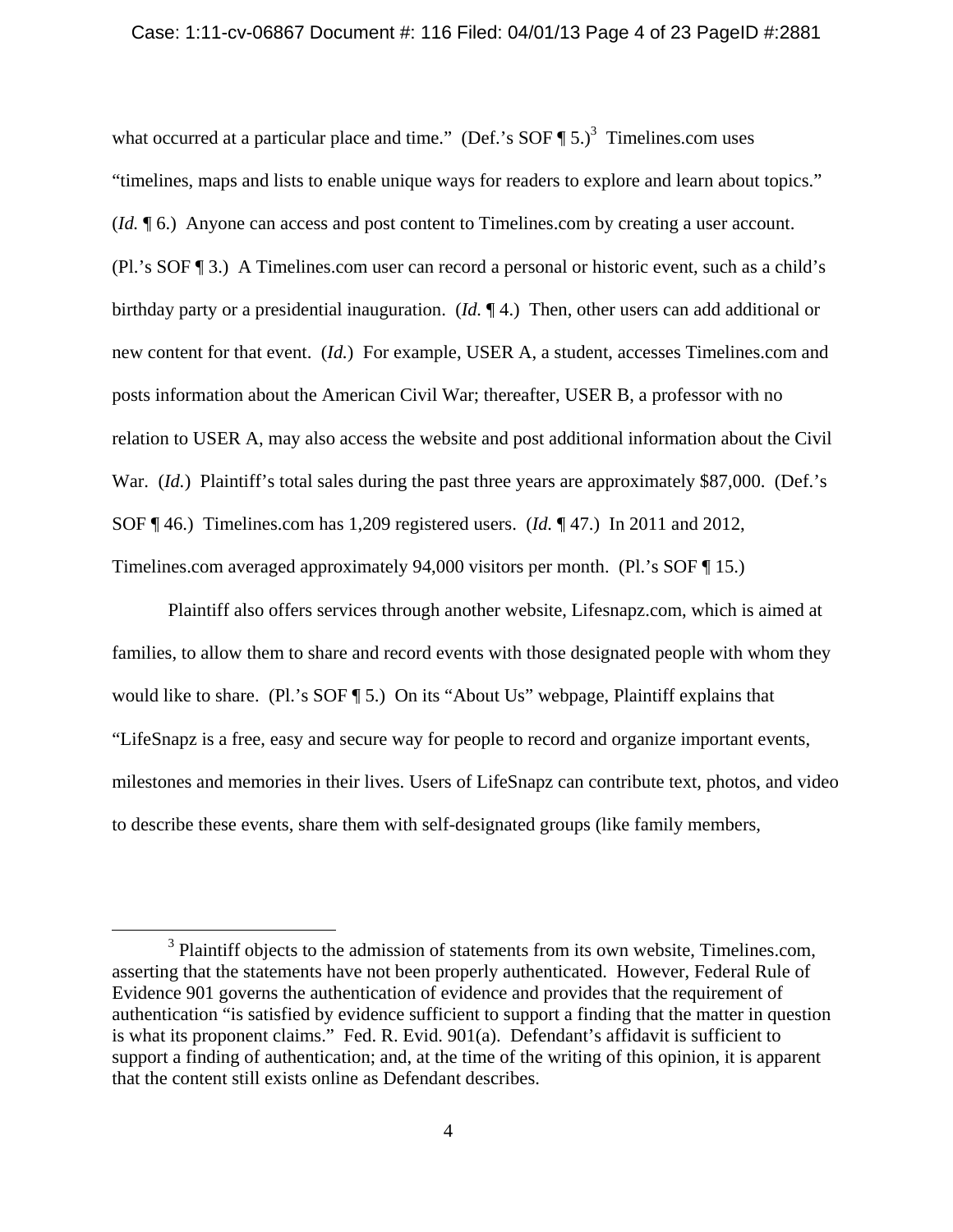### Case: 1:11-cv-06867 Document #: 116 Filed: 04/01/13 Page 5 of 23 PageID #:2882

colleagues, schoolmates or youth sports teams) and explore these events using dynamic

timelines, maps, and lists." (Def.'s SOF ¶ 8.) The website for LifeSnapz further provides that:

The timeline feature lets you visualize your events across time, and the map feature provides a unique way to visualize your events across a town, state, country or the world. Additionally, timelines and maps can be instantly customized based on who was at an event and how the event was tagged. With this feature, you can easily find the types of events and people you are looking for and create instant timelines and maps based on them.

(*Id.* ¶ 9.) Lifesnapz.com has a timeline, and the term "timeline" as it is used on the website is used in a generic sense, to describe the graphical representation employed on the site. (Pl.'s SOF  $\P$  23.)

### *Registration of Plaintiff's Marks*

Plaintiff has invested millions of dollars in its business. (*Id.* ¶ 19.) Plaintiff owns Federal Trademark Registration Numbers 3,684,074 for "Timelines"; 3,764,134 for "Timelines.com"; and 3,784,720 for its "Timelines" design mark. (*Id.* ¶ 9.) Plaintiff filed its first application for the "Timelines" mark on May 23, 2008; its first use was September 15, 2008; its first use in commerce was on April 20, 2009, and its subsequent registration for "TIMELINES" was issued on September 15, 2009. (*Id.* ¶ 11.) Plaintiff filed for the Timelines.com mark on May 23, 2008; it was first used on September 15, 2008; it was first used in commerce on April 20, 2009; and the registration date was March 23, 2010. (*Id.* ¶ 12.) The "Timelines" design mark was filed on October 5, 2009; first used (and first used in commerce) on April 20, 2009, and it was registered on May 4, 2010. (*Id.* ¶ 13.) The Timelines Mark is registered in the PTO's International Class 42, which relates to goods or services including scientific and technological services and research and design relating thereto. (Pl.'s SOF Ex. 4.) The mark was issued for "providing a web site that gives users the ability to create customized web pages featuring user-defined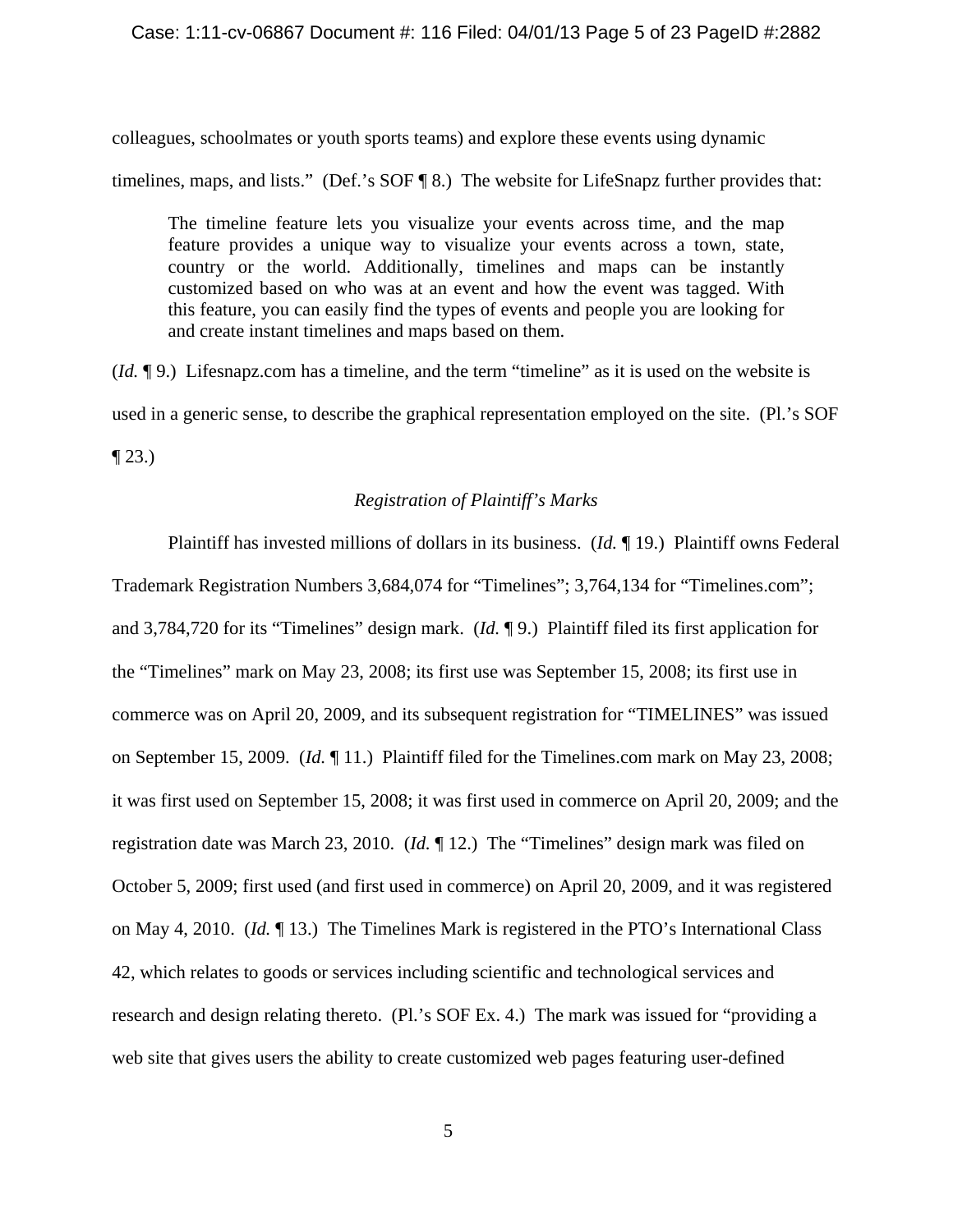#### Case: 1:11-cv-06867 Document #: 116 Filed: 04/01/13 Page 6 of 23 PageID #:2883

information about historical, current and upcoming events; and application service provider, namely, managing web sites of others in the fields of historical, current and upcoming events." (*Id.*)

On September 26, 2011, Plaintiff filed an application with the PTO to register "Timelines" with a broader description of services than it provided in its first application, based, in part, on services identified in Facebook's own trademark registrations. (Def.'s SOF ¶ 40.) This description of services associated with the application was more expansive than the description of services relating to the previously issued trademark for "Timelines." (*See* Pl.'s SOF Ex. 4; Def.'s SOF Ex. 63.) The PTO refused to register Plaintiff's alleged mark, on the basis of its descriptiveness. (Def.'s SOF ¶ 41.) The PTO Examining Attorney stated that "[i]n this case, the wording 'timelines' as applied to the applicant's web-based software services describes a feature, characteristic and function of those services." (*Id.* ¶ 42.) Plaintiff did not file a response to the PTO's refusal, and the PTO deemed Plaintiff's application abandoned. (*Id.*  $\P$  43.)

Since Plaintiff was granted "Timelines" in 2009, the PTO has granted other trademark registrations for marks incorporating the term "timeline or "timelines," including, "THE TIMELINE OF YOUR LIFE." (Pl.'s SOF ¶ 65.) These other marks were issued for six different classes, including for services such as software applications for social networking and photo sharing. (*Id.*)

# *Plaintiff's Use of Marks at Issue*

Plaintiff uses its registered marks in connection with its goods and services and has used these marks to promote its business since September 15, 2008. (Pl.'s SOF ¶¶ 10, 14.) It promotes its business through the use of social media and by posting events of the day. (*Id.* ¶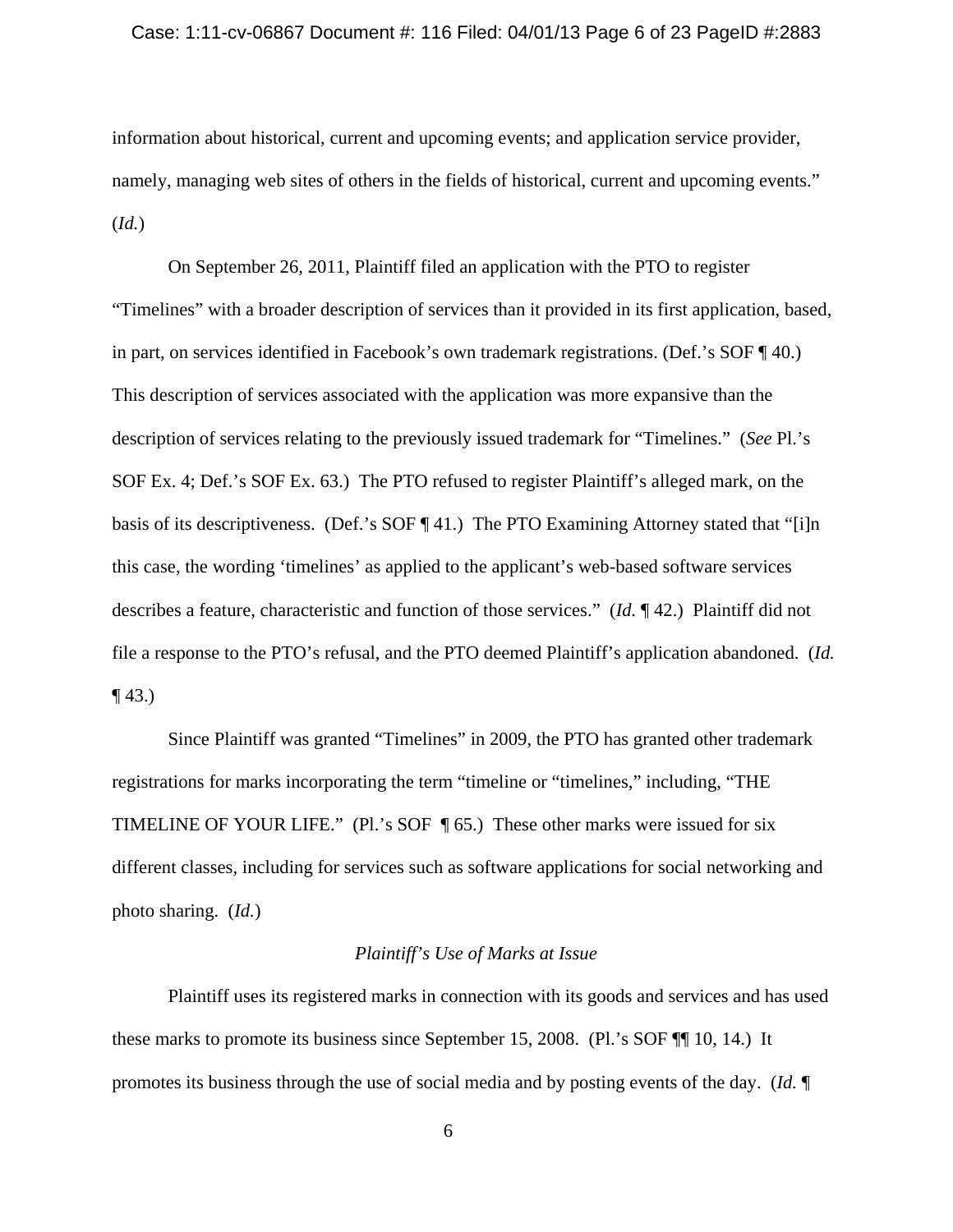16.) Plaintiff also maintains a Facebook page at www.facebook.com/timelines. (*Id.* ¶ 17.) Plaintiff has received awards and recognition for its services, including an Open Web Award nomination, a Mashable.com recommendation for web-savvy families, and a selection as a finalist for the 2010 Chicago Innovation Awards. (*Id.* ¶ 18.)

Prior to initiating this suit, Plaintiff's Timelines.com website included a webpage entitled "Popular Timelines," which identified at least thirteen different categories of "timelines" like "Timelines of Famous People" and "Timelines of Wars and Conflict." (Def.'s SOF ¶ 16.) Plaintiff's site also used the term "timeline" in the names of its arrangements of information in chronological order, such as "Amelia Earhart Timeline." (*Id.*) A representative for Plaintiff acknowledged that "[t]he noun 'timeline' refers to a chronological organization of events or other information." (*Id.*)

After this suit commenced, Plaintiff removed the "Popular Timelines" page from its website, replacing it with a "Popular Topics" page. (*Id.* ¶ 17.) Plaintiff also removed the term "timelines" from other portions of its website. (*Id.*) Plaintiff explained that it had included the phrase "Popular Timelines" to its website to increase Search Engine Optimization, which in turn increased traffic to its website. (Pl.'s SOF ¶ 22.) After the Search Engine Optimization benefit leveled off, Plaintiff removed the phrase from its site. (*Id.*)

# *Third Parties' Use of Terms at Issue*

The term "timeline" is defined in numerous dictionaries, such as the American Heritage Dictionary, Merriam Webster's Collegiate Dictionary, and Wikipedia. (Def.'s SOF ¶ 12.) The PTO itself uses the term "timelines" generically on its website, referring to its "Trademark Application and Post-Regulation Process Timelines." (*Id.* ¶ 15.)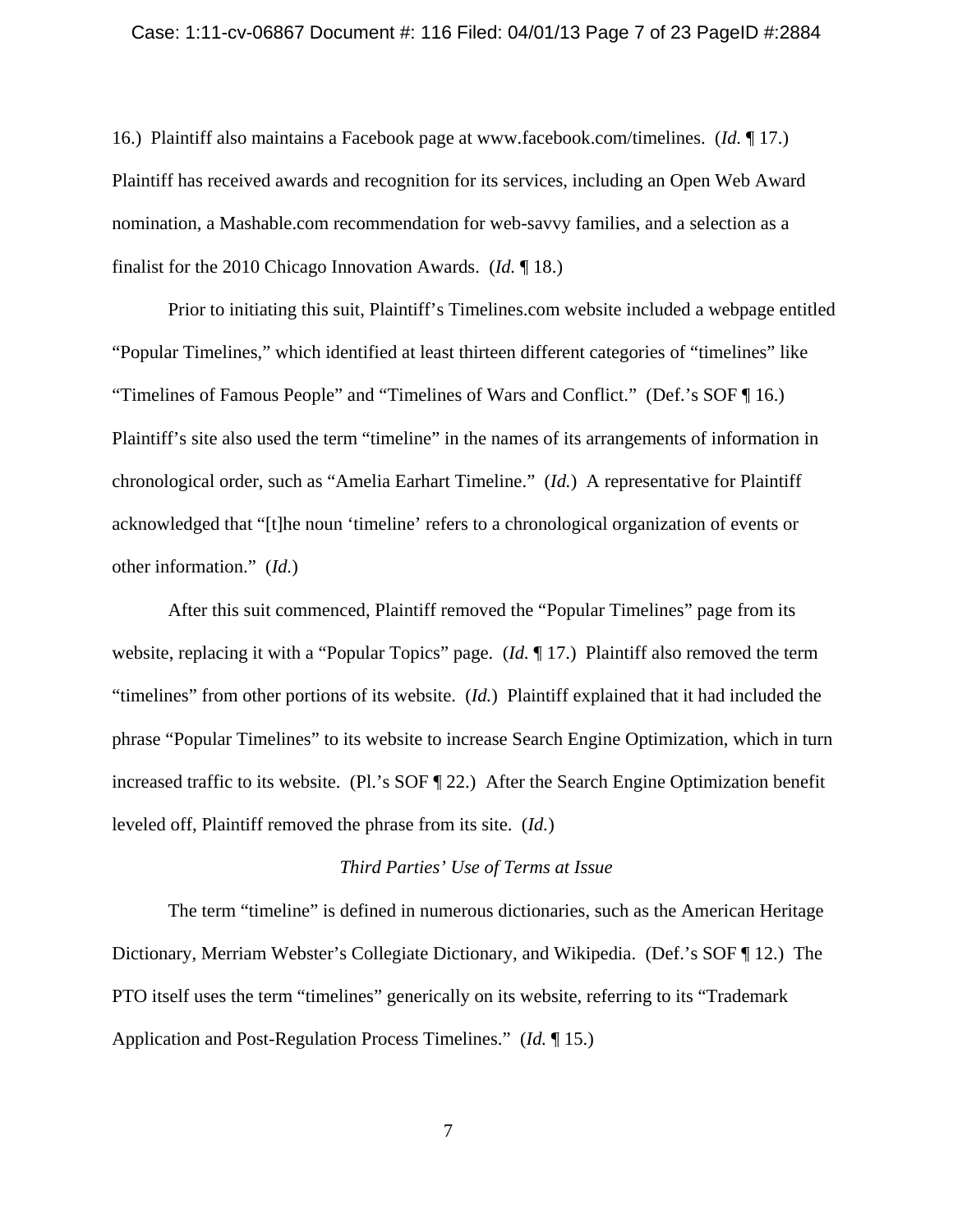Other third parties have also used the term "timelines" generically. (*Id.* ¶ 23.) Tom Snyder Productions has offered its Timeliner product since 1987, which is "educational software that's delivered on a CD that allows teachers or students in their class to type in dates and facts and the computer will create a scaled timeline that you could print out;" using the term "timeline" to describe the Timeliner, "because the program creates timelines, so it would be natural to use the word 'timeline . . . .'" (*Id.* ¶ 30.) International Reading Association has offered a "web-based Timeline Tool" since approximately 2003, identifying the tool as the "Timeline Tool" because "[i]t creates a timeline." (*Id.* ¶ 31.) SmartDraw has offered timeline creation software since 1996 and uses the term "timeline" in descriptions of its software because it is "descriptive of the feature;" similarly, Mnemograph LLC offers web-based timeline software and also uses the term "timeline" as a descriptor of its software. (*Id.* ¶¶ 32-33.) MIT developed a timeline software program in 2006 and uses the term "timeline" to describe its software. (*Id.* ¶ 34.) MIT uses the term because the software displays a timeline, and if MIT were prevented from using the term, it would be unable to properly convey the purpose of the software. (*Id.*)

Witnesses on behalf of these companies have stated their companies would be at a disadvantage if they were not permitted to use the term "timeline" to identify or describe their goods or services. (*Id.* ¶ 36.) These companies further declare they are unaware of instances of confusion arising from their use of the term "timeline(s)" in connection with their goods and services and that neither Plaintiff nor any other third party has objected to their use of the term "timeline(s)." (*Id.* ¶ 37.)

Despite the generic use of the term "timeline" by these third parties, Plaintiff explains it was not concerned with the other parties' use of the term in the generic sense because Plaintiff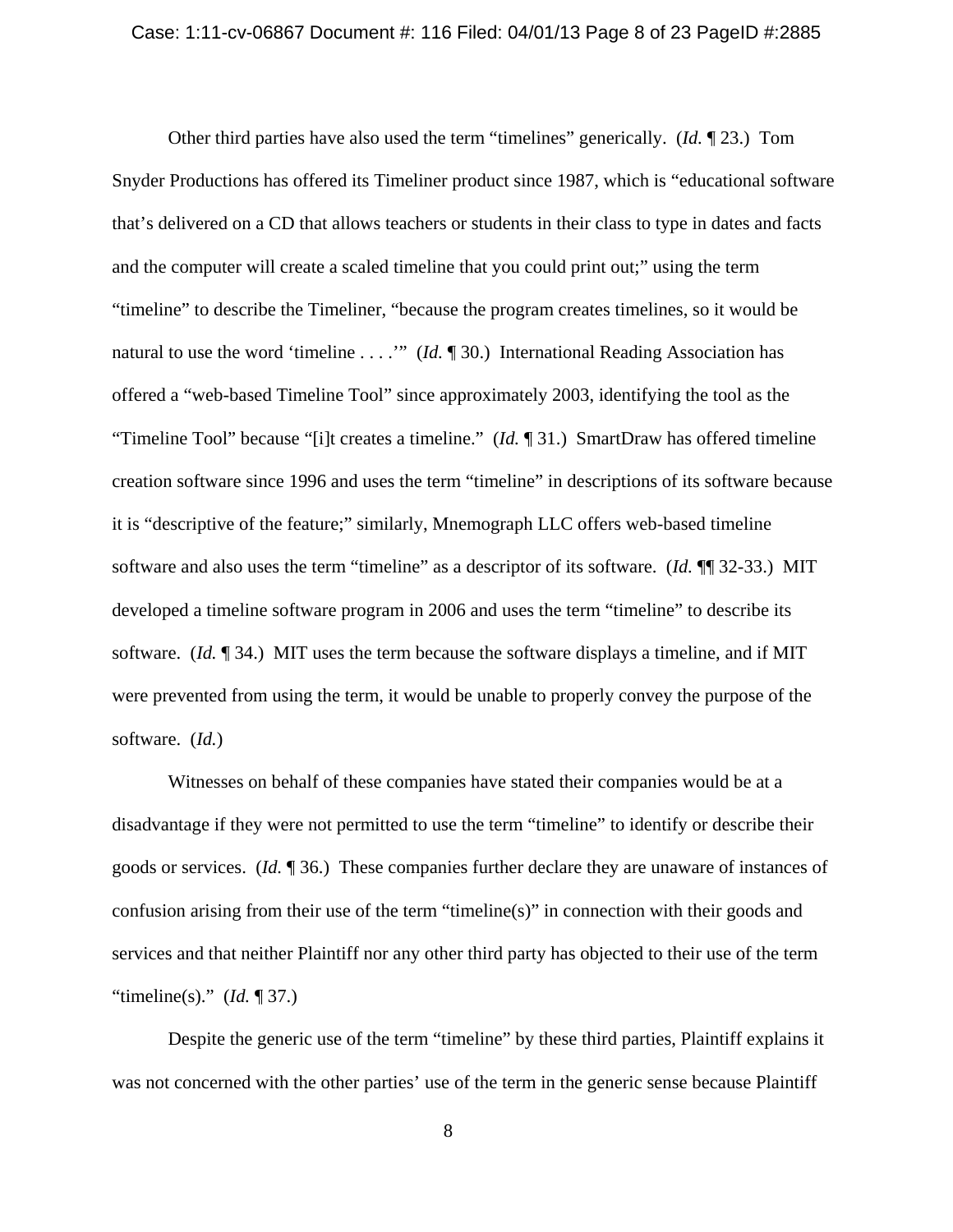#### Case: 1:11-cv-06867 Document #: 116 Filed: 04/01/13 Page 9 of 23 PageID #:2886

"does not use the term in such a manner" and because the other "timelines" are static. (Pl.'s SOF ¶¶ 24, 59.) Moreover, Plaintiff distinguishes itself from some of the third parties, because the other parties' goods or services are software-based, while Plaintiff's Timelines.com is webbased. (*Id.* ¶ 62.) Many of these other software companies require payments, though Timelines.com is free to use. (*Id.* ¶ 63.)

## *Defendant's Use of Terms at Issue*

Defendant's own name, Facebook, was derived from the generic college yearbooks that were known as face books. (*Id.* ¶ 55.) Defendant's website, Facebook.com, includes a "Timeline" feature, which can include a summary of a user's life since birth, using updates made to a user's profile on the website. (Def.'s SOF ¶ 48.) While logged on Facebook, a user can navigate this feature, as well as other features, including "Map," "Friends," "Photos," and "Events," using a drop-down menu. (*Id.* ¶¶ 49-50.) Facebook does not use any trademark symbols in connection with its use of the term "Timeline." (*Id.* ¶ 52.) Facebook does not charge users to use "Timeline." (Pl.'s SOF  $\P$  50.)

Defendant admits it was aware of Plaintiff prior to announcing Facebook Timeline and had begun development of its "Timeline" feature as early as October 2010. (*Id.* ¶ 25.) In considering use of the term "Timeline," Defendant noted that using the term presented a good Search Engine Optimization opportunity for Facebook.com, with one Defendant employee commenting that Facebook would "dominate" the Search Engine Optimization "shortly." (*Id.* ¶ 27.) Defendant's founder and Chief Executive Officer, Mark Zuckerberg, made the final decision to call the new product "Timeline." (*Id.* ¶ 25.) In advance of Defendant's development conference, the f8 Conference, to be held in September 2011, Zuckerberg stated Defendant "decided to focus in two places: all the stuff we want to do (products), and also wanted to punch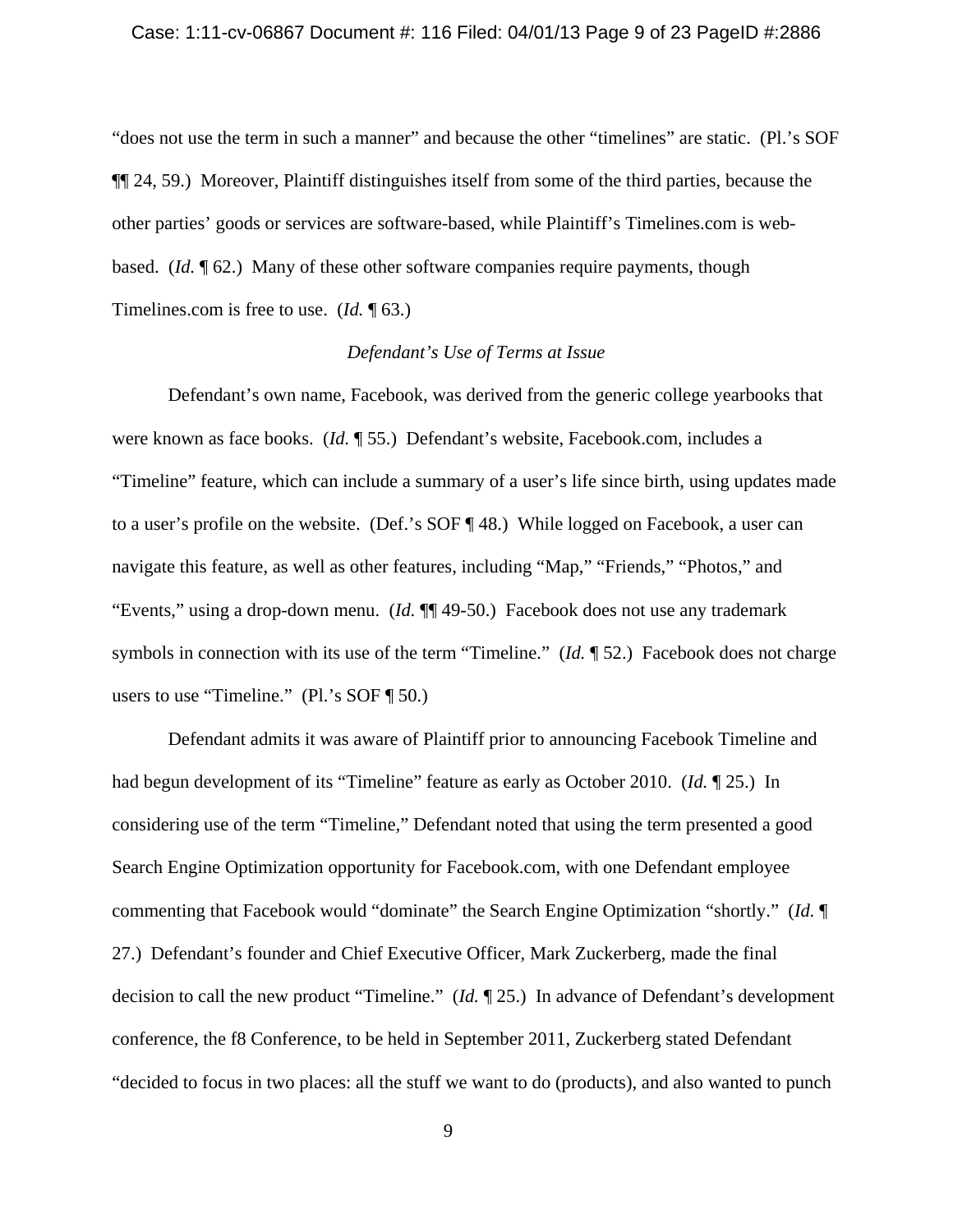#### Case: 1:11-cv-06867 Document #: 116 Filed: 04/01/13 Page 10 of 23 PageID #:2887

anyone who tried to compete with us in the face really hard. You have to teach people who compete with you 'don't even fucking bother.'" (*Id.* ¶ 26.)

Defendant regularly refers to its "Timeline" feature as a product. It is called a "product" in statements Defendant filed with the Securities and Exchange Commission relating to its Initial Public Offering ("IPO"). (*Id.* ¶ 33.) Defendant's Director of Product Placement and its Vice President of Product Marketing both consistently refer to Facebook's "Timeline" as a product. (*Id.* ¶¶ 34-35.) Defendant describes the Timeline product as a chronological expression of information that a Facebook user has entered into Facebook. (*Id.* ¶ 36.) To users, Facebook describes Timeline as "your collection of photos, stories and experiences that tell your story." (*Id.* ¶ 37.)

Defendant has applied for and registered several marks with the PTO, including: "WALL," "POKE," "LIKE," "FACEBOOK," and "FACE." (*Id.* ¶ 57.) When other entities have sought to register or use a term close to Defendant's registrations, such as "WALL" or terms using "BOOK" (like "TEACHBOOK" or "SHAREWALL"), Defendant has actively opposed the actions of these entities and protected its marks. (*Id.* ¶ 56.)

Prior to the f8 Conference, Zuckerberg emailed other Facebook employees, remarking, "we need to lock down the names of different parts of the product . . . [w]e need to start locking down all the terminology surrounding timeline . . . ." (*Id.* ¶ 42; Pl.'s SOF Ex. 17.)Zuckerberg continued:

(1) Timeline. This is the most important brand. It describes the entirety of the new product we're rolling out and not just the main tab itself. Timeline will also replace the word "profile" across the whole product as the brand/word describing this product. From now on, rather than editing your profile, you edit or update your timeline.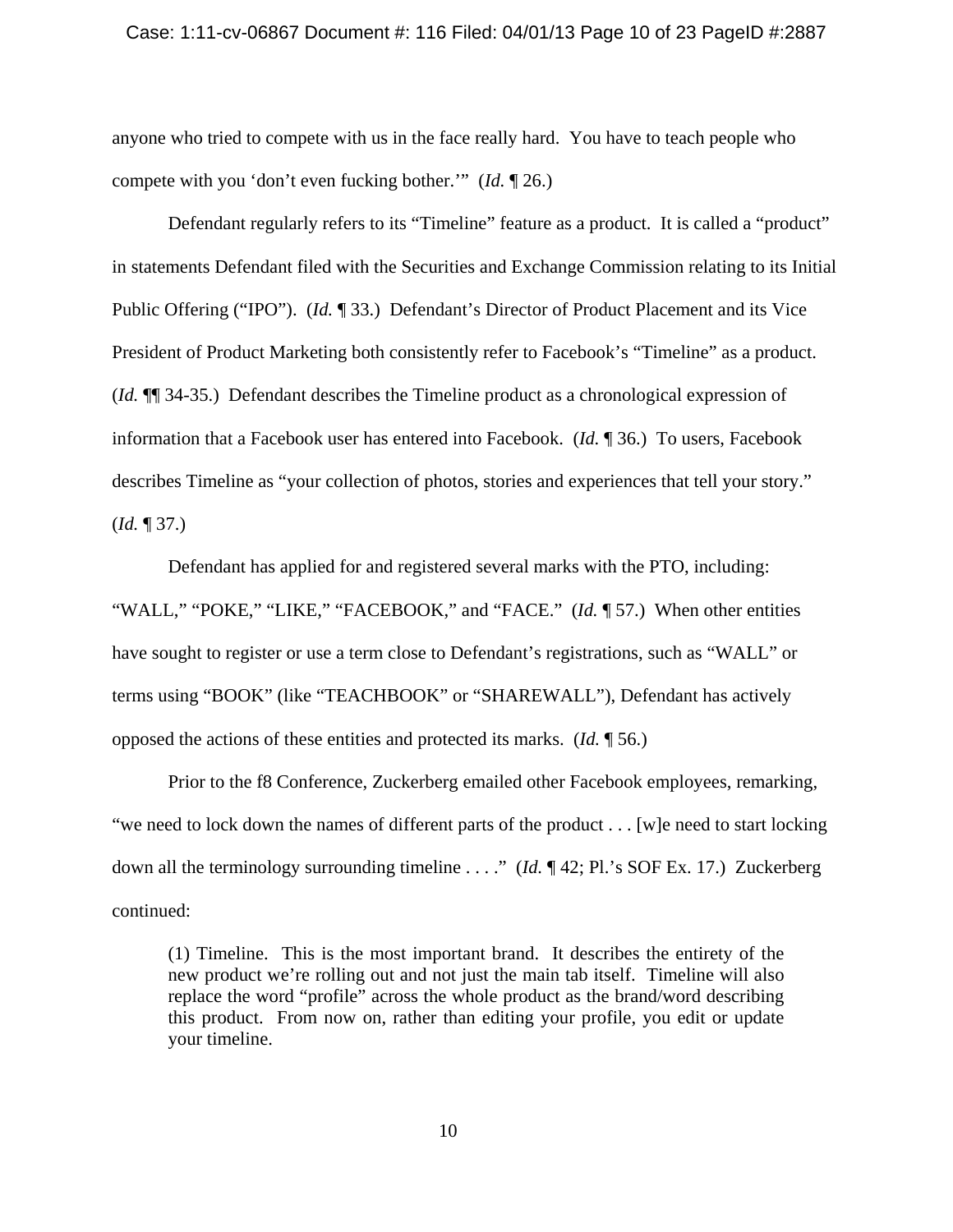(*Id.* ¶ 42; Pl.'s SOF Ex. 17.) In online, internal discussions about the "Timeline" terminology, Zuckerberg commented, "I also really like the concept of having this and a bunch of the other concepts be modifiers of Timeline. So this could be 'Timeline Views,' the scrubber could be the 'Timeline Expander', the spine could be the 'Timeline Spine' or whatever we call that." (*Id.* ¶ 47; Pl.'s SOF Ex. 22.) In preparation for Zuckerberg's presentation at the f8 Conference, he created an outline of his presentation slides, writing, "Introduce Timeline and the three main messages. (First, a slide that just says 'Timeline' big in the center and then subtext 'Your life on a page' or whatever the tagline ends up being. Then the title, Timeline, moves to the top of the slide to make room for the three main points  $\dots$  " (*Id.*  $\P$  45.) Zuckerberg continued in his outline: "Show Timeline. (Slide with my full timeline on it, starting at the top, waiting for a moment and then scrolling back in time at increasing speed until we reach the bottom.)." (*Id.* ¶ 46.)

At Defendant's fourth annual f8 Conference, Zuckerberg introduced Facebook's new Timeline in his live presentation. (*Id.* ¶ 29.) The precursor to "Timeline" was a user webpage on Facebook called the "Wall." (*Id.* ¶ 30.) Defendant trademarked the term "Wall." (*Id.*) Defendant intended to replace Facebook's "Wall" feature with "Timeline." (*Id.* ¶ 25.) At the f8 Conference, Zuckerberg announced the new Timeline feature of Facebook, describing it as "the heart of your Facebook experience." (*Id.* 131.) Zuckerberg explained that "Timeline" was just like the "Wall" but "much more nicely designed." (*Id.*) Throughout Zuckerberg's presentation, the word "Timeline" appeared on a screen behind him, presented with a capital "T." (*Id.*) The screen also flashed the phrase "Introducing Timeline," again using a capital "T." (*Id.* ¶ 32.) After the f8 Conference, Defendant prepared a summary of the conference for marketers, explaining, "During Facebook's f8 conference, we announced a set of products that will help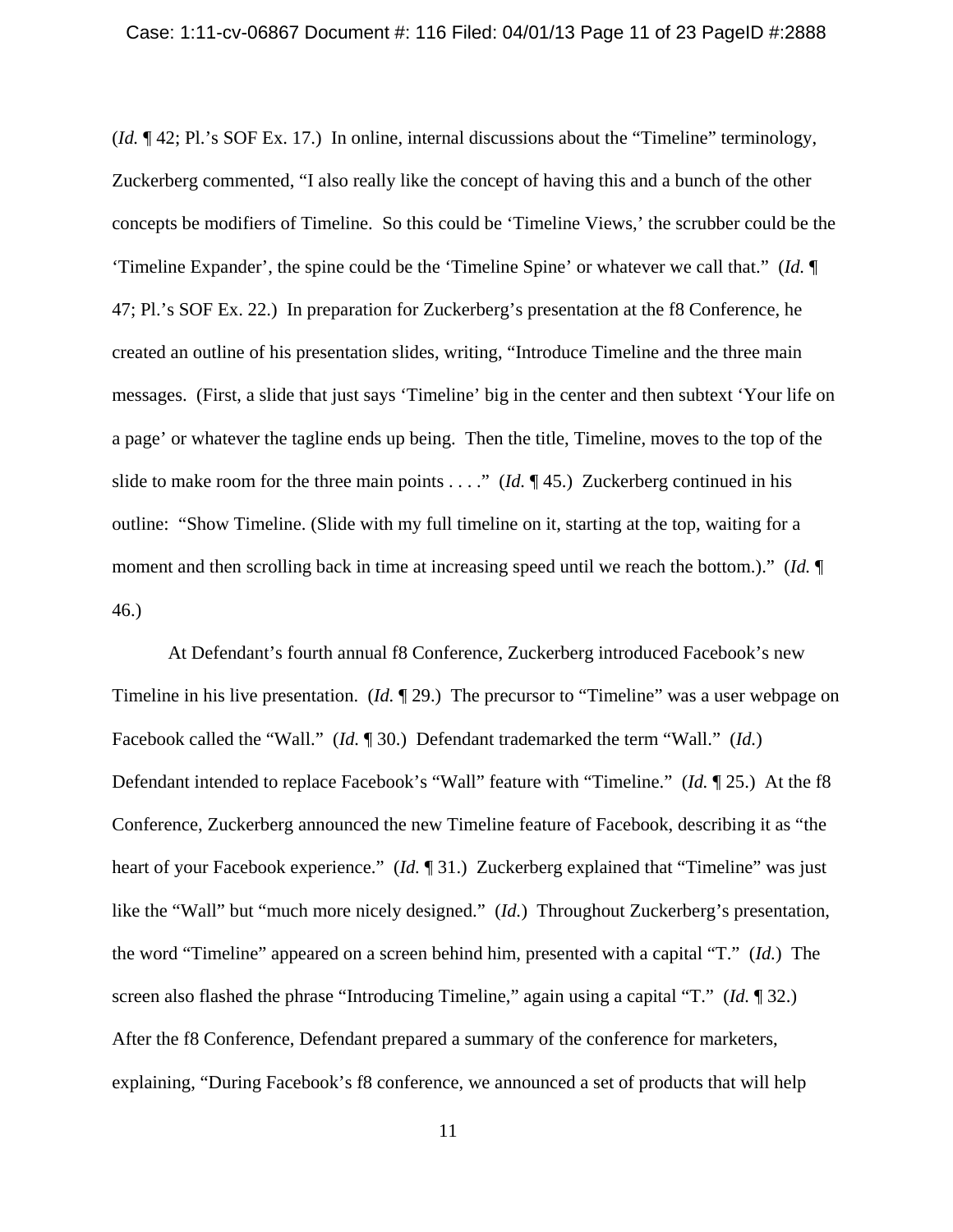people and their friends connect to the things they care about in even deeper ways" and described Facebook's Timeline as a "new kind of profile . . . ." (*Id.* ¶ 44.)

Following the introduction of Facebook's "Timeline" at the f8 Conference, Defendant prepared an internal PowerPoint presentation to review the rollout of the Facebook Timeline, stating that "[Facebook] owned the industry discussion" and presented news headlines from media outlets, such as "Facebook Timeline Review: This is the Greatest Thing Facebook's Ever Done." (*Id.* ¶ 39.) A marketing video created for or by Defendant demonstrates the features of Facebook's Timeline, concluding with a screenshot that simply says "Introducing Timeline." (*Id.* ¶ 48.) In a Roadshow Video marketed to potential investors in connection with Defendant's IPO, the Facebook team explains, "Facebook helps you share what's important to you and see what's going on in the lives of the people that you care about. Two of the most critical tools for doing that are Timeline and Newsfeed. Timeline is really the story of your life on a single page. And you know, because it's tied to you, and your friends, and real dates, I think it ends up being a very clear picture of the important things that happened in a person's life." (*Id.* ¶ 49; Pl.'s SOF Ex. 24.)

After Defendant introduced the "Timeline" feature, changes were made to Facebook.com, causing people searching for *Plaintiff's* Facebook page to instead be directed to the *Facebook* Timeline page. (*Id.* ¶ 40.) This redirection to the Facebook Timeline page instead of Plaintiff's page occurred for at least a week and was corrected after the commencement of this lawsuit. (*Id.*)

When Defendant announced its "Timeline" feature, people familiar with Plaintiff were confused by the announcement and believed Plaintiff had made an agreement with Defendant. (*Id.* ¶ 53.) Other individuals, under the impression that Plaintiff was related to Defendant's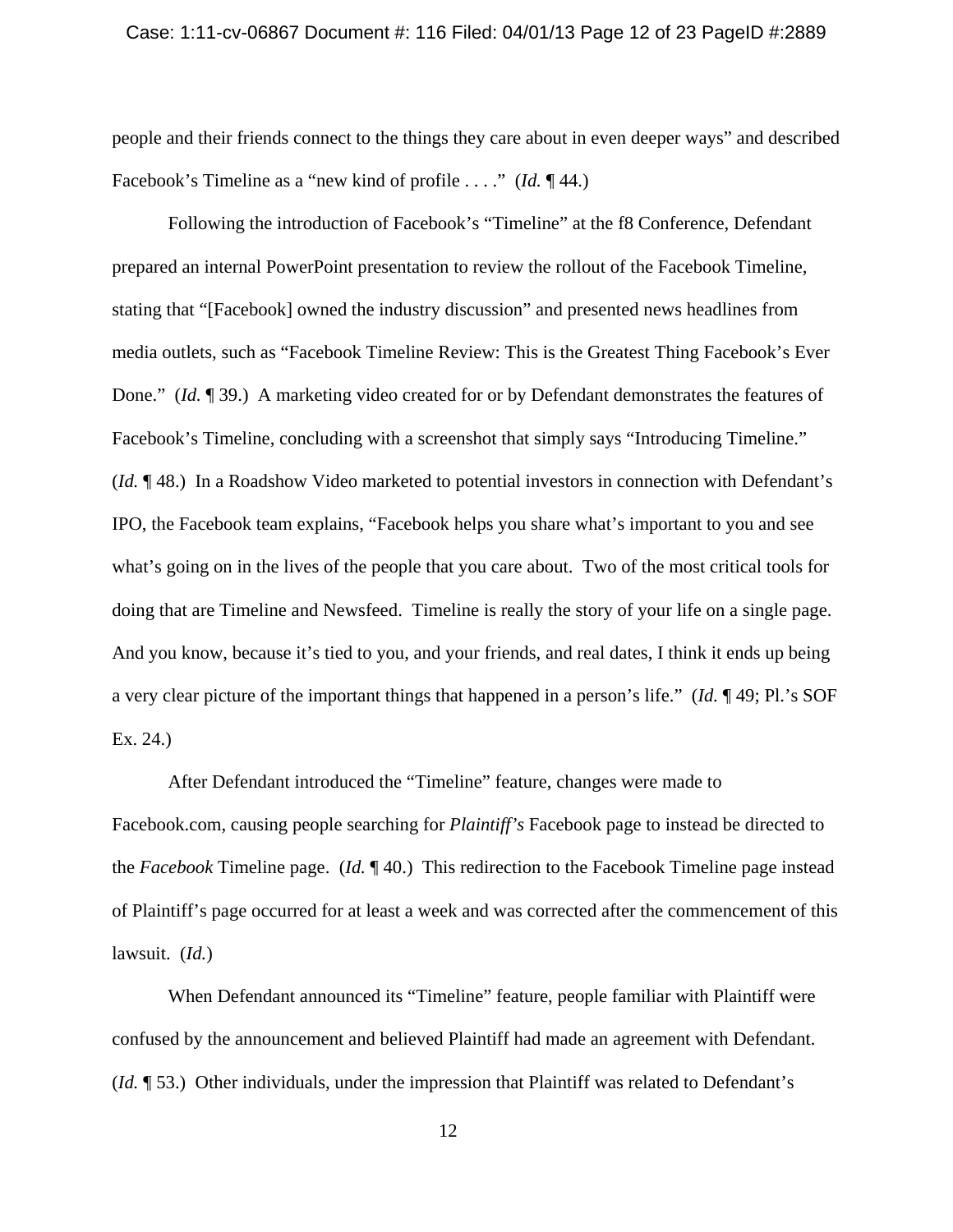website, Facebook, personally contacted Plaintiff to change their settings on Facebook. (*Id.* ¶ 54.)

## *Survey Evidence*

Dr. Deborah Jay conducted a *Teflon* model survey<sup>4</sup> on behalf of Defendant to determine the primary significance of the terms "timeline" and "timelines" among individuals age 14 and older who had accessed or were likely to access a social networking website or a site where a user could record events and contribute descriptions, photos, videos, and links to related events. (Def.'s SOF ¶ 38.) Only respondents who demonstrated they understood the difference between a brand name and a common name participated in the substantive portion of the survey. (*Id.*) In this survey, 68 percent of respondents expressed a belief that the term "timeline" was generic (not a brand) when asked whether "timeline" was a common name or a brand name in connection with a website or website feature; 69 percent of respondents felt the same way about the term "timelines", and 24 percent of respondents believed the terms "timeline" and "timelines" were brand names. (*Id.* ¶¶ 38-39.) Plaintiff disputes the validity of this survey.

### **LEGAL STANDARD**

 Summary judgment is proper if the pleadings, the discovery and disclosure materials on file, and any affidavits show that there is no genuine issue as to any material fact and that the movant is entitled to judgment as a matter of law. Fed. R. Civ. P. 56. The moving party bears the initial responsibility of informing the court of the basis for its motion and identifying the evidence it believes demonstrates the absence of a genuine issue of material fact. *Celotex Corp.* 

 $\overline{4}$ <sup>4</sup> A "*Teflon* Survey" is a genericness survey model, named as such because it was employed to "prove that TEFLON was not a generic name. A '*Teflon* Survey' is essentially a mini-course in the generic versus trademark distinction, followed by a test." 2 J. Thomas McCarthy, McCarthy on Trademarks and Unfair Competition § 12:16 (2006).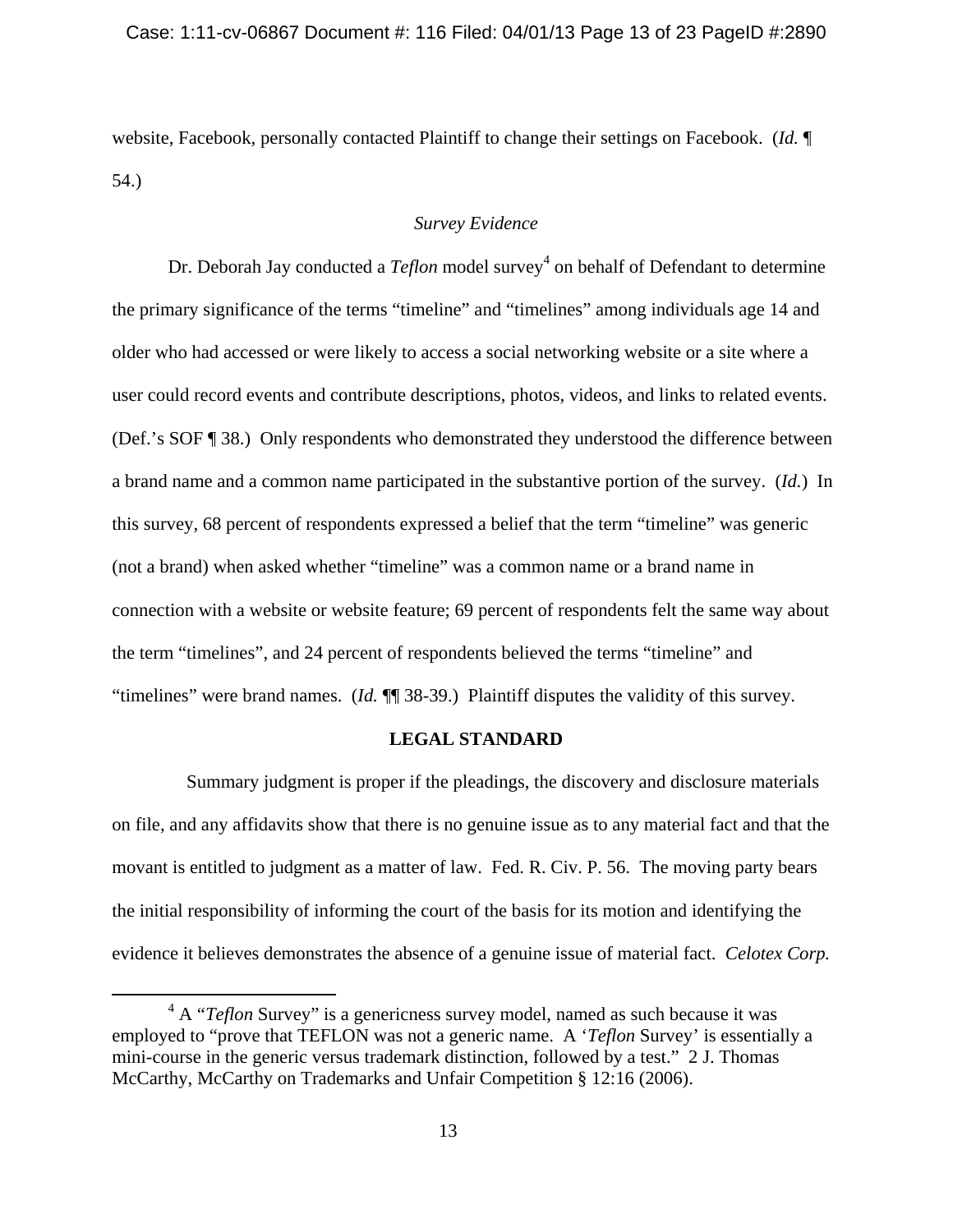*v. Catrett*, 477 U.S. 317, 323-24 (1986) (*Celotex*). If the moving party meets this burden, the nonmoving party cannot rest on conclusory pleadings but, rather, "must present sufficient evidence to show the existence of each element of its case on which it will bear the burden at trial." *Serfecz v. Jewel Food Stores*, 67 F.3d 591, 596 (7th Cir. 1995) (citing *Matsushita Elec. Indus. Co. v. Zenith Radio Corp.*, 475 U.S. 574, 585-86 (1986)). A mere scintilla of evidence is not enough to oppose a motion for summary judgment, nor is a metaphysical doubt as to the material facts. *Robin v. Espo Eng. Corp*., 200 F.3d 1081, 1088 (7th Cir. 2000) (citations omitted). Rather, the evidence must be such "that a reasonable jury could return a verdict for the nonmoving party." *Pugh v. City of Attica, Ind.*, 259 F.3d 619, 625 (7th Cir. 2001) (quoting *Anderson v. Liberty Lobby, Inc.*, 477 U.S. 242, 248 (1986) (*Anderson*)).

 In considering a motion for summary judgment, the court views the evidence in a light most favorable to the nonmoving party, drawing all reasonable inferences in the nonmoving party's favor. *Abdullahi v. City of Madison*, 423 F.3d 763, 773 (7th Cir. 2005) (*Abdullahi*) (citing *Anderson*, 477 U.S. at 255). The court does not make credibility determinations or weigh conflicting evidence. *Id.*

### **ANALYSIS**

Defendant moved for summary judgment in its favor on all of Plaintiff's claims alleged in its Amended Complaint, as well as on Defendant's two counterclaims. In support of Defendant's motion, Defendant first contends that the Plaintiff is not entitled to trademark rights in "Timelines" because it is either a generic term or merely a descriptive term, without secondary meaning. Defendant further argues it makes fair use of the term "timeline" and cannot be liable for infringement as a matter of law.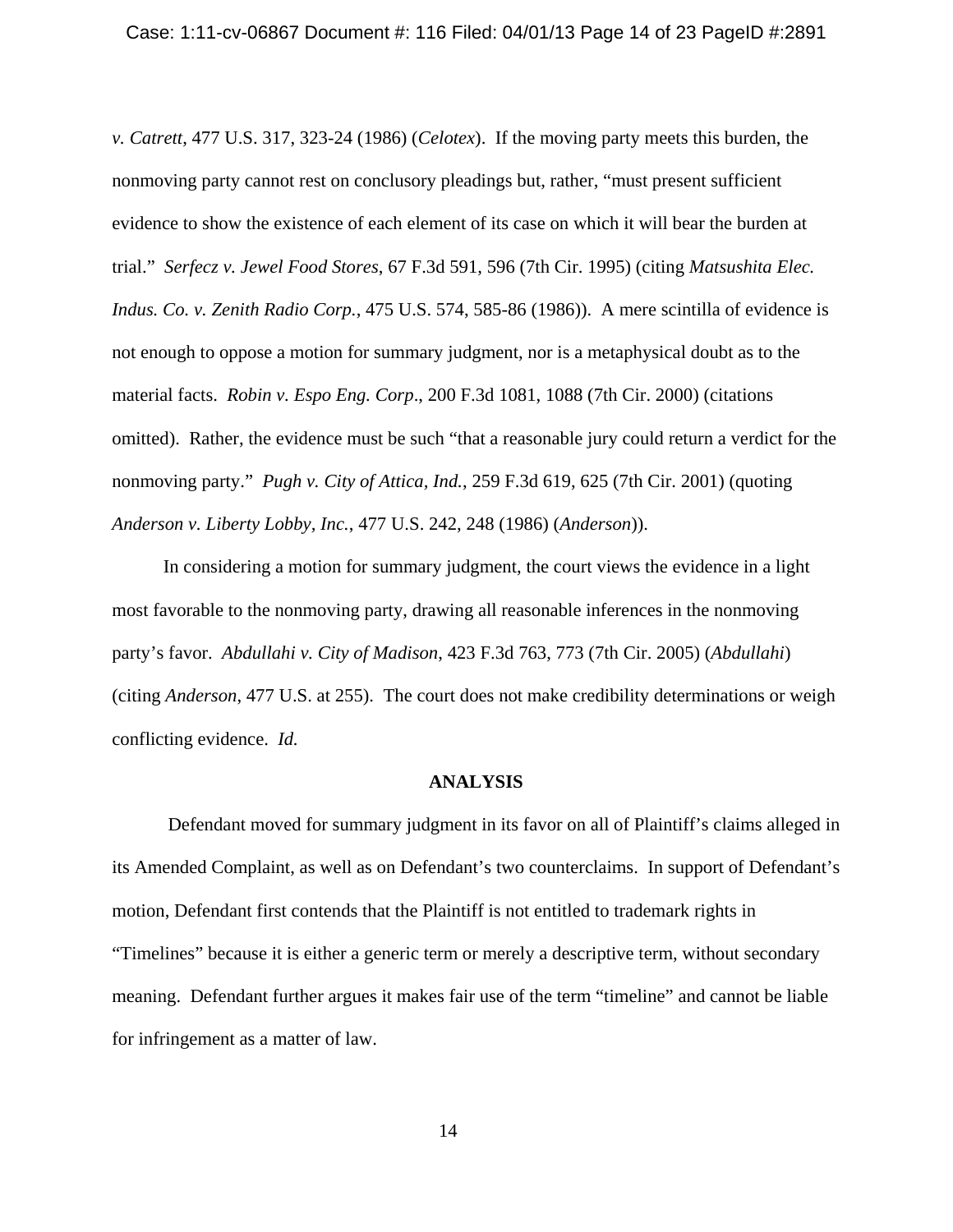#### Case: 1:11-cv-06867 Document #: 116 Filed: 04/01/13 Page 15 of 23 PageID #:2892

## *Generic and Descriptive Marks*

Trademarks "are classified into five categories of increasing distinctiveness: 1) generic, 2) descriptive, 3) suggestive, 4) arbitrary, and 5) fanciful." *Mil-Mar Shoe Co. v. Shonac Corp.*, 75 F.3d 1153, 1156 (7th Cir. 1996) (*Mil-Mar*) (citations omitted). The strength of the trademark and the protection it is afforded corresponds with the distinctiveness of the mark; the more distinctive the mark, the stronger it is and the more protection it receives. *Mil-Mar*, 75 F.3d at 1156*.* "Consequently, generic terms receive no trademark protection; descriptive marks are protected only if the mark has achieved 'secondary meaning' in the relevant community; and suggestive, arbitrary, and fanciful marks are deemed inherently distinctive, and thus entitled to full protection." *Id.*

When a trademark has been registered with the PTO, under the Lanham Act, it is entitled to a presumption of validity; that is, a registered trademark is presumed to not be merely descriptive or generic; or, if descriptive, the mark has secondary meaning. 15 U.S.C. § 1115(a); *Facebook, Inc. v. Teachbook.com, Inc.*, 819 F. Supp. 2d 764, 776 (N.D. Ill. 2011) (*Teachbook*). This is a rebuttable presumption; a defendant bears the burden of showing proof that a mark is either generic or merely descriptive and, therefore, not entitled to trademark protection. *Liquid Controls Corp. v. Liquid Control Corp.*, 802 F.2d 934, 936-37 (7th Cir. 1986).

In ruling on a summary judgment motion in a trademark case, the classification of a mark, the determination of a defendant's use of a mark in good faith, and a finding of consumers' likelihood of confusion relating to the mark are questions of fact. It is possible for these issues to be resolved on summary judgment "if the evidence is so one-sided that there can be no doubt about how the question should be answered." *Packman v. Chicago Tribune Co.*, 267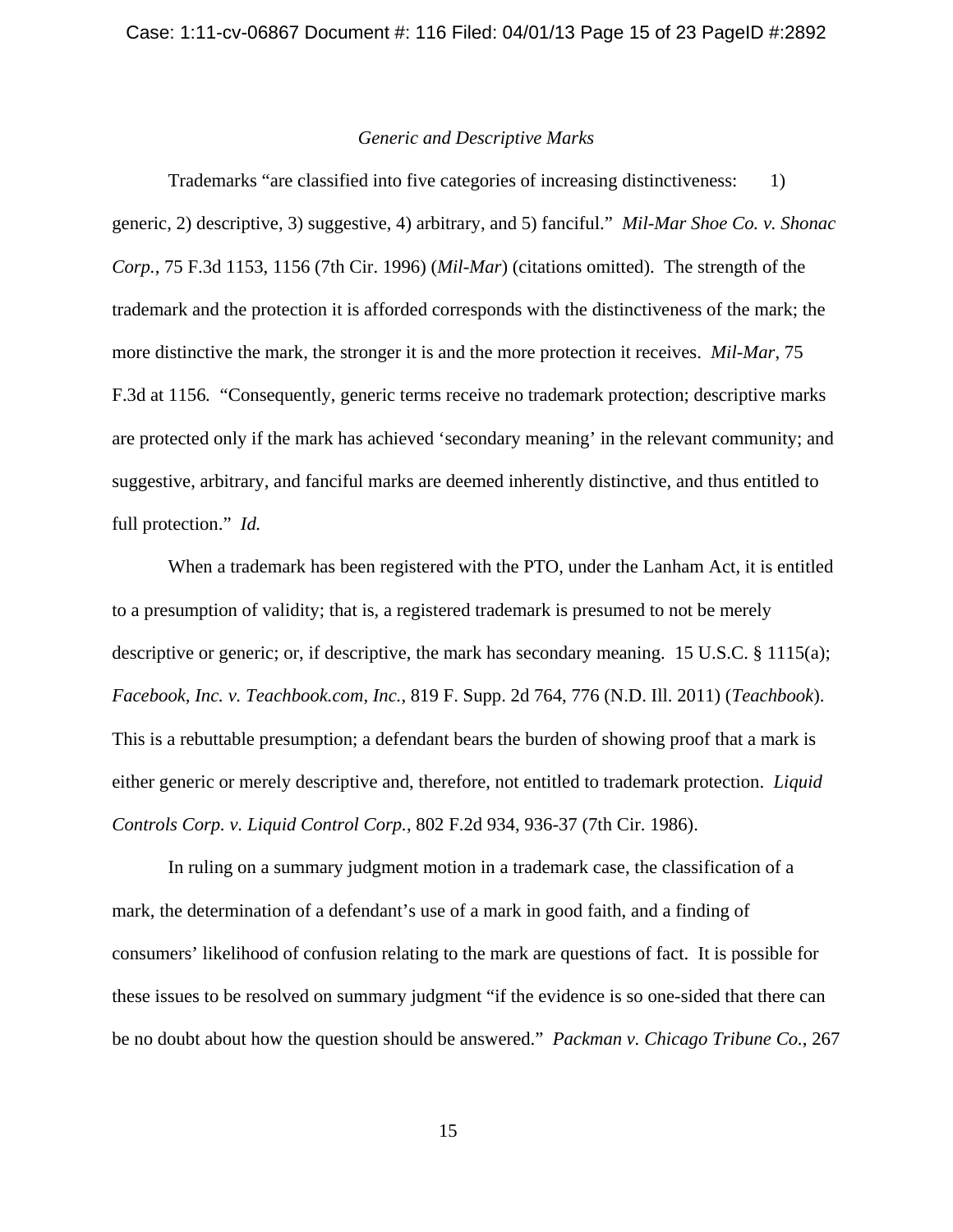F.3d 628, 637 (7th Cir. 2001) (*Packman*) (quoting *Door Sys., Inc. v. Pro-Line Door Sys., Inc.*, 83 F.3d 169, 171 (7th Cir. 1996)).

### *No Showing that Plaintiff's "Timelines" is Generic as a Matter of Law*

"A generic term is one that is commonly used to name a type or kind of good." *Hickory Farms, Inc. v. Snackmasters, Inc.*, 500 F. Supp. 2d 789, 793 (N.D. Ill. 2007) (*Hickory Farms*) (citations omitted). A trademark can become generic when it goes so near to "becoming the exclusive descriptor of the product that sellers of competing brands cannot compete effectively without using the name to designate the product they are selling." *Hickory Farms*, 500 F. Supp. 2d at 793 (quoting *Ty, Inc. v. Softbelly's, Inc.*, 353 F.3d 528, 531 (7th Cir. 2003)). "Imagine being forbidden to describe a Chevrolet as a 'car' or an 'automobile' because Ford . . . had trademarked these generic words." *Hickory Farms*, 500 F. Supp. 2d at 794 (quoting *Blau Plumbing, Inc. v. S.O.S. Fix-It, Inc.*, 781 F.2d 604, 609 (7th Cir. 1986)). A generic term cannot become a trademark under any circumstances. *Miller Brewing Co. v. G. Heileman Brewing Co.*, 561 F.2d 75, 79 (7th Cir. 1977) (citations omitted). In determining if a mark is generic, a court may consider several forms of evidence, including the use of the term by competition, the plaintiff's use of the term, the media's use of the term, consumer surveys, testimony from people within the industry, and dictionary definitions. *Hickory Farms, Inc.*, 500 F. Supp. 2d at 794 (citing 2 J. Thomas McCarthy, McCarthy on Trademarks and Unfair Competition § 12:13  $(2006)$ ).

Because Plaintiff has a registered trademark for the term "Timelines," Plaintiff's mark is entitled to a presumption of validity. 15 U.S.C. § 1115(a). Defendant may rebut this presumption with evidence that the mark is either generic or merely descriptive, without secondary meaning. However, the classification of Plaintiff's marks is a question of fact, and not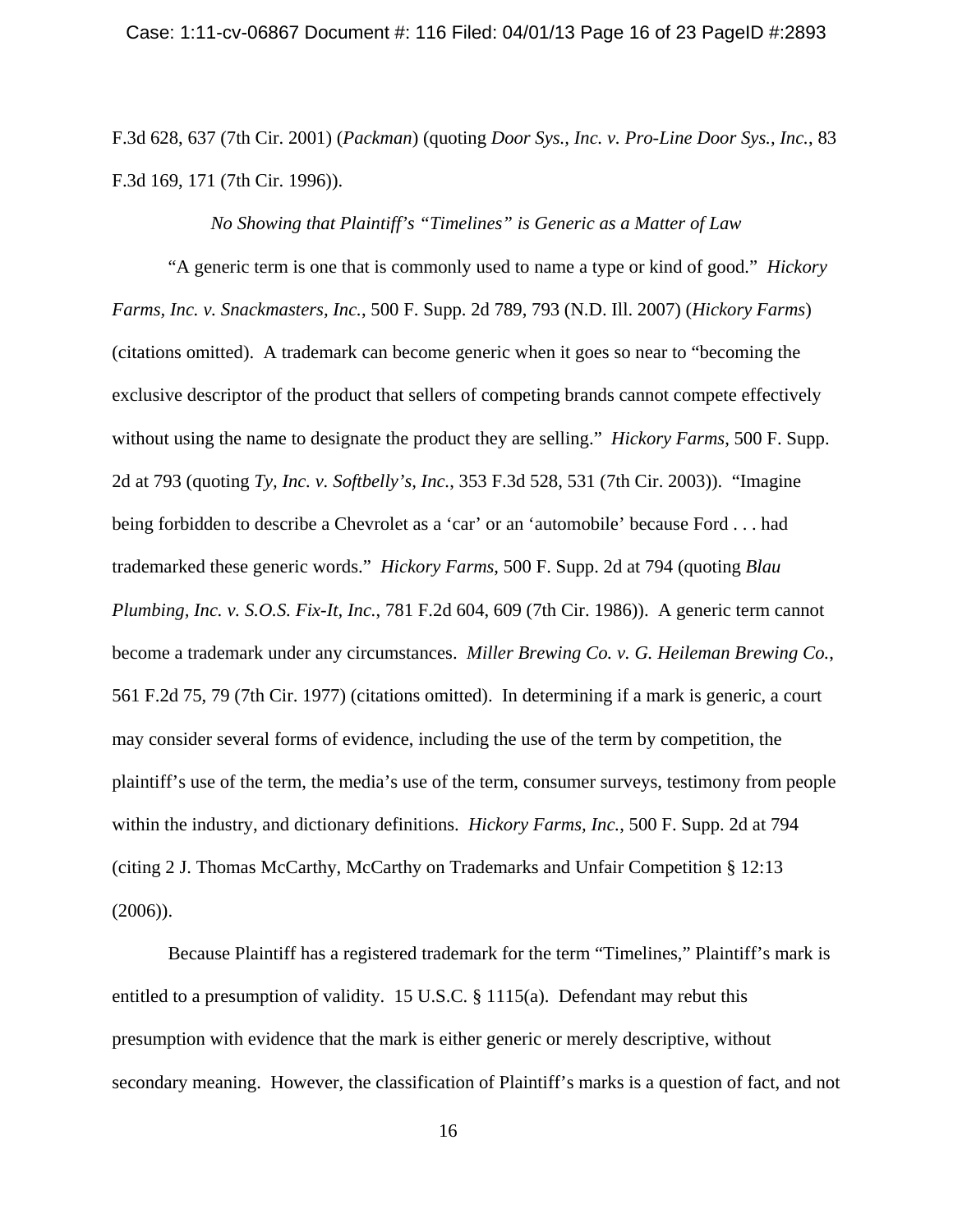#### Case: 1:11-cv-06867 Document #: 116 Filed: 04/01/13 Page 17 of 23 PageID #:2894

appropriate for a summary judgment ruling, unless Defendant can demonstrate that the evidence as to Plaintiff's marks is so obvious that there is no doubt as to how the question of classification of the mark should be answered. *Packman*, 267 F.3d at 637.

Defendant first argues "Timelines" is a generic mark and cannot function as a trademark. Defendant puts forth several forms of evidence to support its claim that the mark is generic. First, Defendant presents definitions of the term "timeline" found in multiple dictionaries, contending Plaintiff's use of the term is nothing more than the dictionary definition. Generally, dictionaries define a timeline as a way in which a series of events may be displayed in chronological order. Plaintiff's website, Timelines.com, provides a way in which a user "can record the details of events [and] connect them in space and through time to other related events." (Def.'s SOF ¶ 5.) Plaintiff counters that the goods and services offered under its registered marks do not meet the dictionary definition of "timeline(s)." However, Plaintiff's goods and services at least contemplate the basic definition of a timeline, though Plaintiff expands on the concept of the basic definition through its use of an interactive, fluid website such that the term, even without the presumption of validity, might be more properly classified as a descriptive mark. This evidence weighs slightly in favor of a finding of genericness in deciding the summary judgment motion.

Defendant next asserts that Plaintiff uses the term "timeline(s)" generically on both the Timelines.com website and LifeSnapz.com website. There is evidence that Plaintiff did incorporate generic uses of the word "timeline" on its websites. Plaintiff asserts that much of those generic uses was incorporated into the Timelines.com website in order to generate an increase in traffic to its site, and that it removed the generic uses from the site after the gains in website traffic had been optimized. Defendant has not shown that Plaintiff has so repeatedly and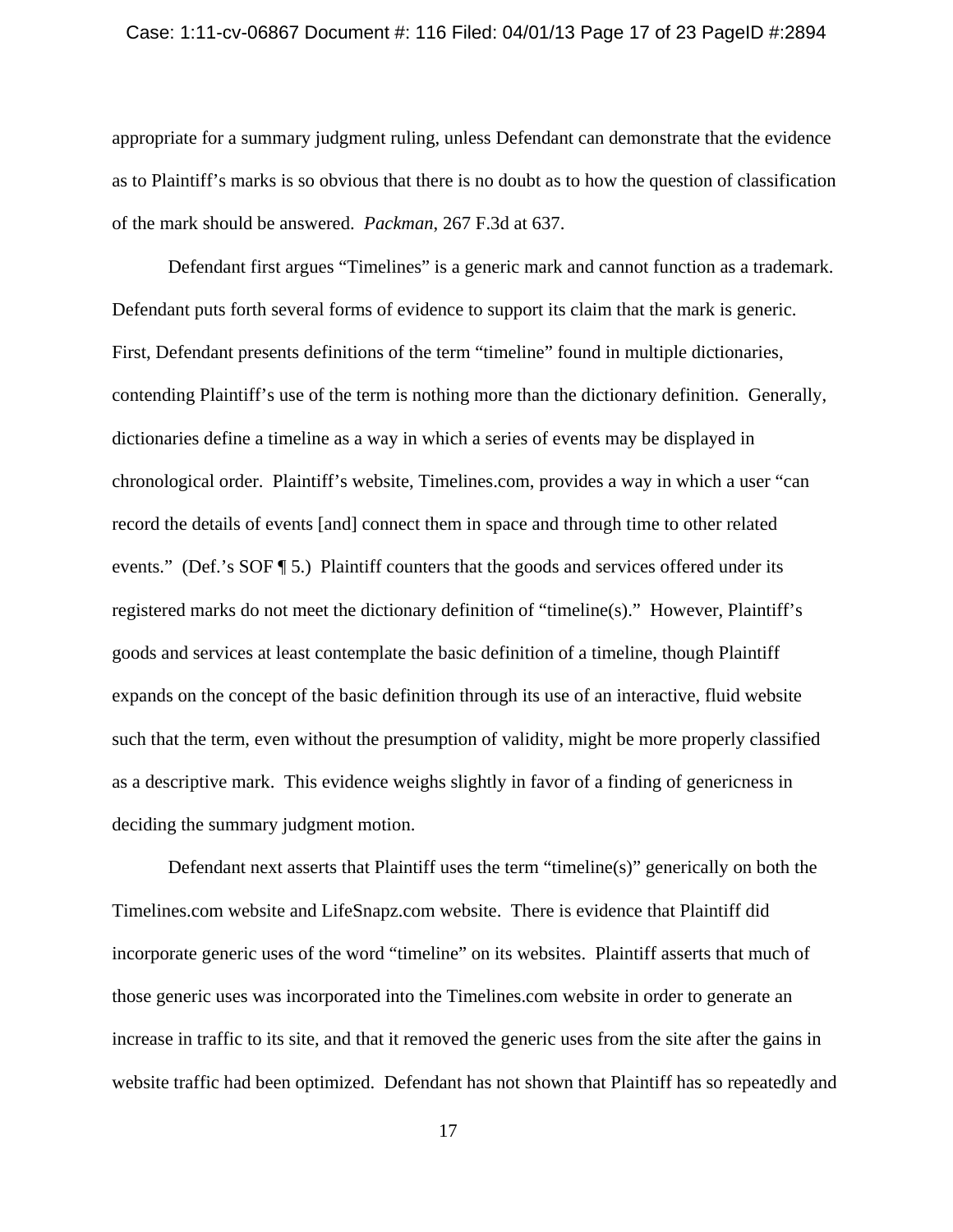#### Case: 1:11-cv-06867 Document #: 116 Filed: 04/01/13 Page 18 of 23 PageID #:2895

regularly used the term "timeline(s)" in this manner that Plaintiff has rendered it generic by its own devices. This evidence does not rebut the presumption of the marks' validity for purposes of Defendant's motion for summary judgment. *See Abdullahi*, 423 F.3d at 769 (viewing all evidence in a light most favorable to the plaintiff).

Defendant further asserts that the use of the term "timeline(s)" by third parties demonstrates the genericness of the term. Defendant notes that "[s]ince well before Plaintiff's existence, third parties have used "timeline(s)" to name and describe products and services . . . ." (Def.'s Mem. in Support of Mot. at 7.) This information cuts against Defendant's position, as that evidence demonstrates that the PTO was aware of third parties' using the term "timeline(s)" prior to the filing of Plaintiff's application for trademark protection in 2009. Despite the use by these third parties, PTO issued registration to Plaintiff. Certainly, the fact that the PTO uses the term generically on its own website indicates the PTO's awareness regarding the term "timeline(s)" and its potential generic uses, but none of this evidence goes to sufficiently rebut the presumption of the validity of the marks. Similarly, the use of the term by the media fails to rebut the presumption of the marks' validity, as the term was obviously used in common speech prior to the PTO's issuance of Plaintiff's registrations. This evidence simply indicates the PTO was aware of these other uses of the terms at issue and found that Plaintiff was not using the term in a generic manner. Moreover, these other third parties, as well as media outlets, have not used the terms in a manner similar to Plaintiff's use of the terms for brand identity and origination. Hence, this evidence does not support a finding of genericness sufficient to award Defendant summary judgment.

Finally, Defendant submits survey evidence, arguing the *Teflon* survey performed by Dr. Jay demonstrates that a majority of consumers believe the term "timeline(s)" to be generic.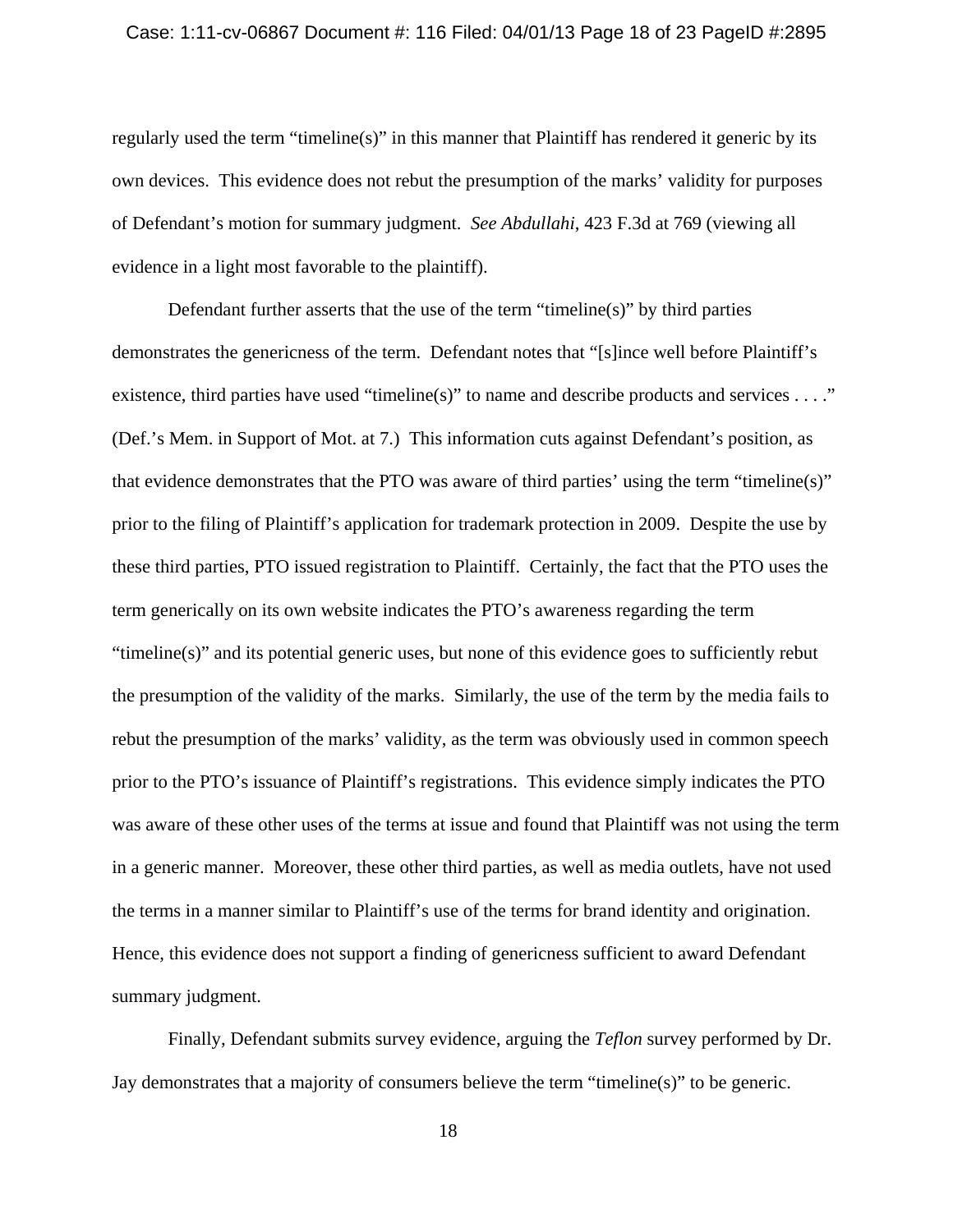Consumer surveys are yet another form of evidence a defendant may present to show a term is generic. *Hickory Farms*, 500 F. Supp. 2d at 794. A consumer survey might also be used to "show the existence of a genuine issue of material fact on the issue of genericness." *Id.* (citing *Ty Inc. v. Softbelly's Inc.*, 353 F.3d 528, 530 (7th Cir. 2003)). First, Plaintiff disputes the accuracy of the survey results and argues the methodology of the survey was flawed, as it was performed over the phone. *See Georgia-Pacific Consumer Products LP v. Kimberly-Clark Corp.*, No. 09 C 2263, 2010 WL 1334714, at \*2 (N.D. Ill. Mar. 31, 2010) (noting that surveys testing consumer confusion should mirror market conditions and replicate a consumer's thought process as she would encounter a mark in the marketplace). Furthermore, the results of Defendant's survey are not dispositive of the issue of genericness; while Defendant asserts that the survey resulted in 68-69 percent of respondents expressing their belief that the term "timeline(s)" was generic, 24 percent of respondents believed the term was a brand name. This evidence is not "so one-sided" that there can be no doubt as to the genericness of the terms in deciding this motion for summary judgment. *Packman*, 267 F.3d at 637 (citations and quotations omitted).

On balance, the evidence put forth by Defendant as to the genericness of "timeline(s)" is inadequate to support summary judgment on the issue that Plaintiff's marks are generic. At this stage, facts are taken in a light most favorable to Plaintiff, and Defendant has failed to demonstrate, as a matter of law, that the marks are generic. Issues of material fact remain with regards to Plaintiff's use of the term in the generic sense, as well as the accuracy of the survey submitted by Defendant.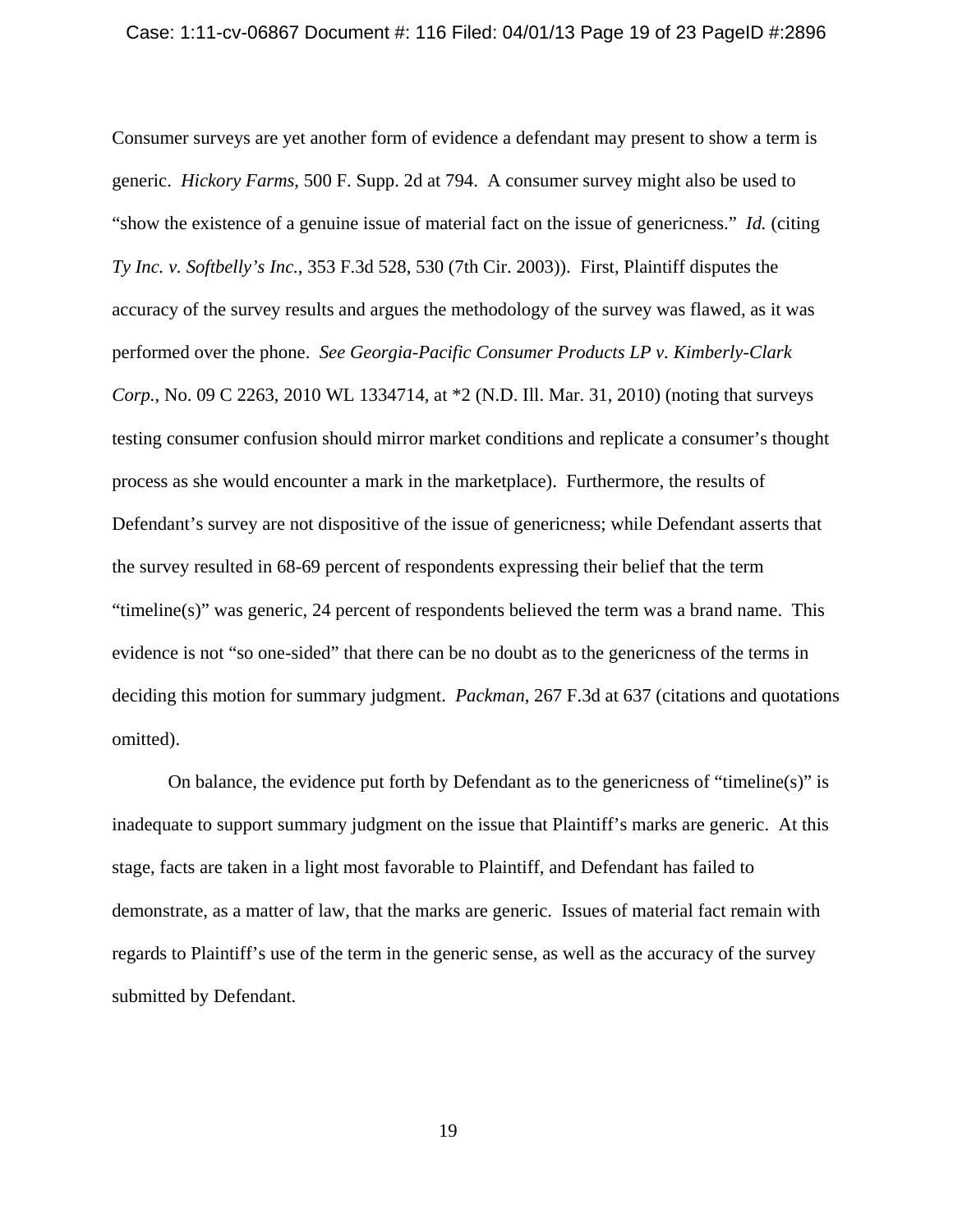#### Case: 1:11-cv-06867 Document #: 116 Filed: 04/01/13 Page 20 of 23 PageID #:2897

### *No Showing that "Timelines" is Merely Descriptive as a Matter of Law*

Defendant next argues Plaintiff's marks are merely descriptive and have not acquired secondary meaning. A descriptive mark "is one that merely describes the ingredients, qualities, or characteristics of an article of trade or a service." *Mil-Mar*, 75 F.3d at 1157 (citing *Gimix, Inc. v. JS & A Group, Inc.*, 699 F.2d 901, 906 (7th Cir. 1983). A merely descriptive mark is generally not entitled to trademark protection unless it acquires 'secondary meaning,' that is, when the name of the product or service becomes "uniquely associated with the original seller." *Custom Vehicles, Inc. v. Forest River, Inc.*, 476 F.3d 481, 483 (7th Cir. 2007). Without this secondary meaning associated with a descriptive mark, the mark is not entitled to trademark protection. Proof of secondary meaning can be demonstrated with "direct consumer testimony, consumer surveys, length and manner of use, amount and manner of advertising, volume of sales, place in the market, and evidence of intentional copying." *Packman*, 267 F.3d at 641 (citations omitted).

As explained above, the classification of Plaintiff's marks is a question of fact, and not appropriate for summary judgment, unless Defendant can demonstrate the evidence is so obvious that there is no doubt as to how Plaintiff's marks should be classified. *Packman*, 267 F.3d at 637. Plaintiff's marks are registered with the PTO and if descriptive, are presumed to have secondary meaning. *Teachbook*, 819 F. Supp. 2d at 776.

Defendant incorrectly asserts in support of its motion that Plaintiff bears the burden of showing secondary meaning. (Def.'s Mem. in Support of Mot. at 12.) This ignores the burden of the movant to demonstrate that no genuine issue of material fact exists. *Celotex*, 477 U.S. at 323-24. Defendant fails to meet its burden, simply arguing instead that Plaintiff failed to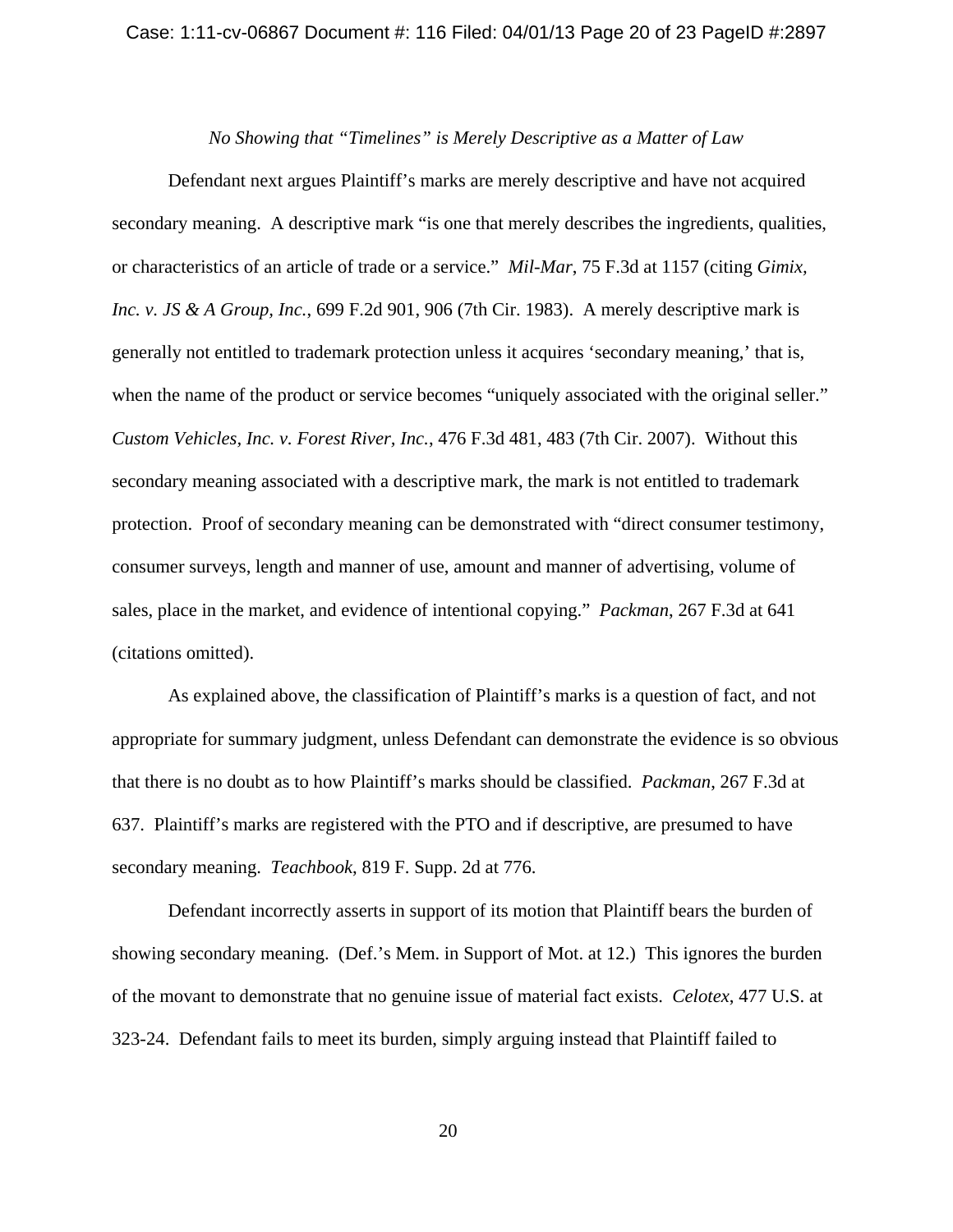#### Case: 1:11-cv-06867 Document #: 116 Filed: 04/01/13 Page 21 of 23 PageID #:2898

demonstrate that "timeline(s)" had acquired meaning with consumers such that the term is uniquely associated with Plaintiff.

Plaintiff had more than nominal sales and over one-thousand active users on its website, Timelines.com. At this stage in the proceedings, it is not unreasonable to conclude that as to this group of users, "timeline(s)" had acquired a specific meaning associated with Plaintiff. Moreover, Plaintiff asserts its marks are even stronger than descriptive marks with secondary meaning, contending its marks are "suggestive because they stand 'for an idea which requires some operation of the imagination to connect it with the goods." (Pl.'s Resp. at 18 (quoting *Sands, Taylor & Wood Co. v. Quaker Oats Co.*, 978 F.2d 947, 952 (7th Cir. 1992) (*Sands*)).

Therefore, it is apparent an issue of fact remains as to the classification of Plaintiff's marks. Defendant's evidence as to its assertion that Plaintiff's marks are merely descriptive is insufficient to support a finding on summary judgment, and Defendant has failed to demonstrate that the marks are merely descriptive as a matter of law.

## *No Showing of Facebook's Fair Use and Non-Infringement as a Matter of Law*

Finally, Defendant asserts that even if "timeline(s)" is a protectable mark, Defendant's use of the term was fair use and, therefore, non-infringing on Plaintiff's marks. (Def.'s Mem. in Support of Mot. at 13.) This is an affirmative defense, "based on the principle that no one should be able to appropriate descriptive language through trademark registration." *Packman*, 267 F.3d at 639 (quoting *Sands*, 978 F.2d at 951). "To prevail on a fair use defense, a defendant must establish that: 1) it did not use the mark as a trademark; 2) the use is descriptive of its goods or services; and 3) it used the mark fairly and in good faith." *Scandaglia v. Transunion Interactive, Inc.*, No. 09 C 2121, 2010 WL 3526653, at \*2 (N.D. Ill. Sept. 1, 2010) (citing *Packman*, 267 F.3d at 638; 15 U.S.C. § 1115(b)(4)).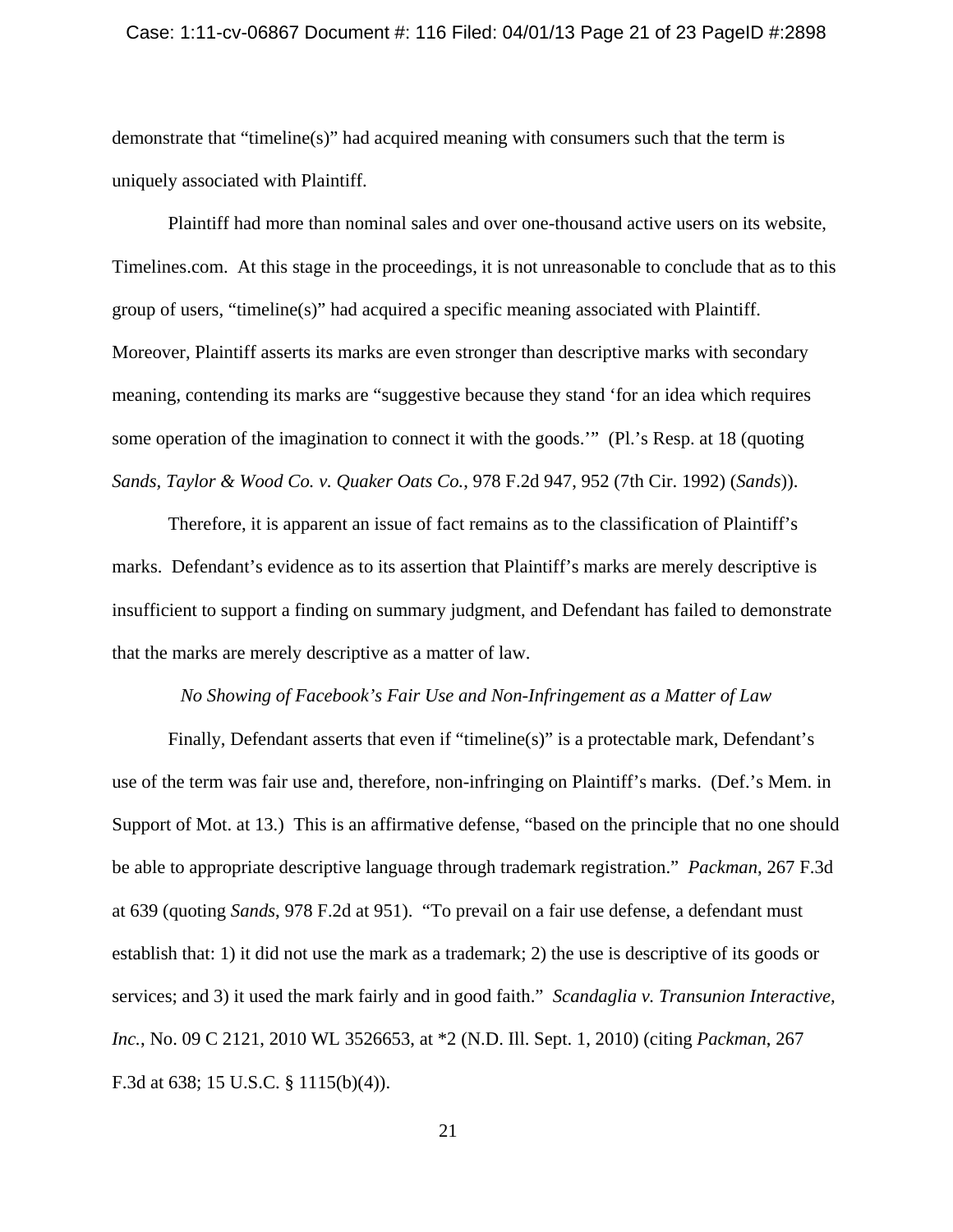Defendant asserts it did not use the term "Timeline" as a trademark. However, this is a question of fact that remains unanswered at this stage. Evidence, as discussed above, has been presented which indicates Defendant did, in fact, intend to (and does currently) use "Timeline" as a trademark. Specifically, Defendant's founder and CEO referred to "Timeline" as the company's "most important brand." (Pl.'s SOF ¶ 42; Pl.'s SOF Ex. 17.) Defendant further asserted it intended to replace its "Wall," one of Defendant's trademarks, with the "Timeline." (*Id.*) Defendant regularly referred to its "Timeline" as a product and marketed its "Timeline" in a manner that a reasonable jury might find to be trademark use. Moreover, genuine issues of material fact remain regarding Defendant's use of the term "Timeline" in good faith, as evidence demonstrates that Defendant was aware of Plaintiff's registered trademarks and Defendant's CEO commented that Defendant "wanted to punch anyone who tried to compete with [Facebook] in the face really hard . . . ." (Pl.'s SOF ¶ 26.) All of these facts could reasonably result in a jury finding Defendant's use of the term was not in good faith or a fair use of the term. Therefore, Defendant's defense of fair use fails on summary judgment, and Defendant cannot demonstrate it did not infringe on Plaintiff's marks as a matter of law.

### **CONCLUSION**

Defendant has failed to demonstrate as a matter of law that Plaintiff's trademarks are either generic or merely descriptive, or that Defendant's use of the term "Timeline" was a fair use pursuant to 15 U.S.C. § 1115(b)(4). Summary judgment is improper where genuine disputes of material facts exist, "that is, if the evidence is such that a reasonable jury could return a verdict for the nonmoving party." *Anderson*, 477 U.S. at 248. Therefore, in light of the foregoing analysis, Defendant's motion for summary judgment is denied as to Plaintiff's Amended Complaint and Defendant's Counterclaims, with the exception of Defendant's Second